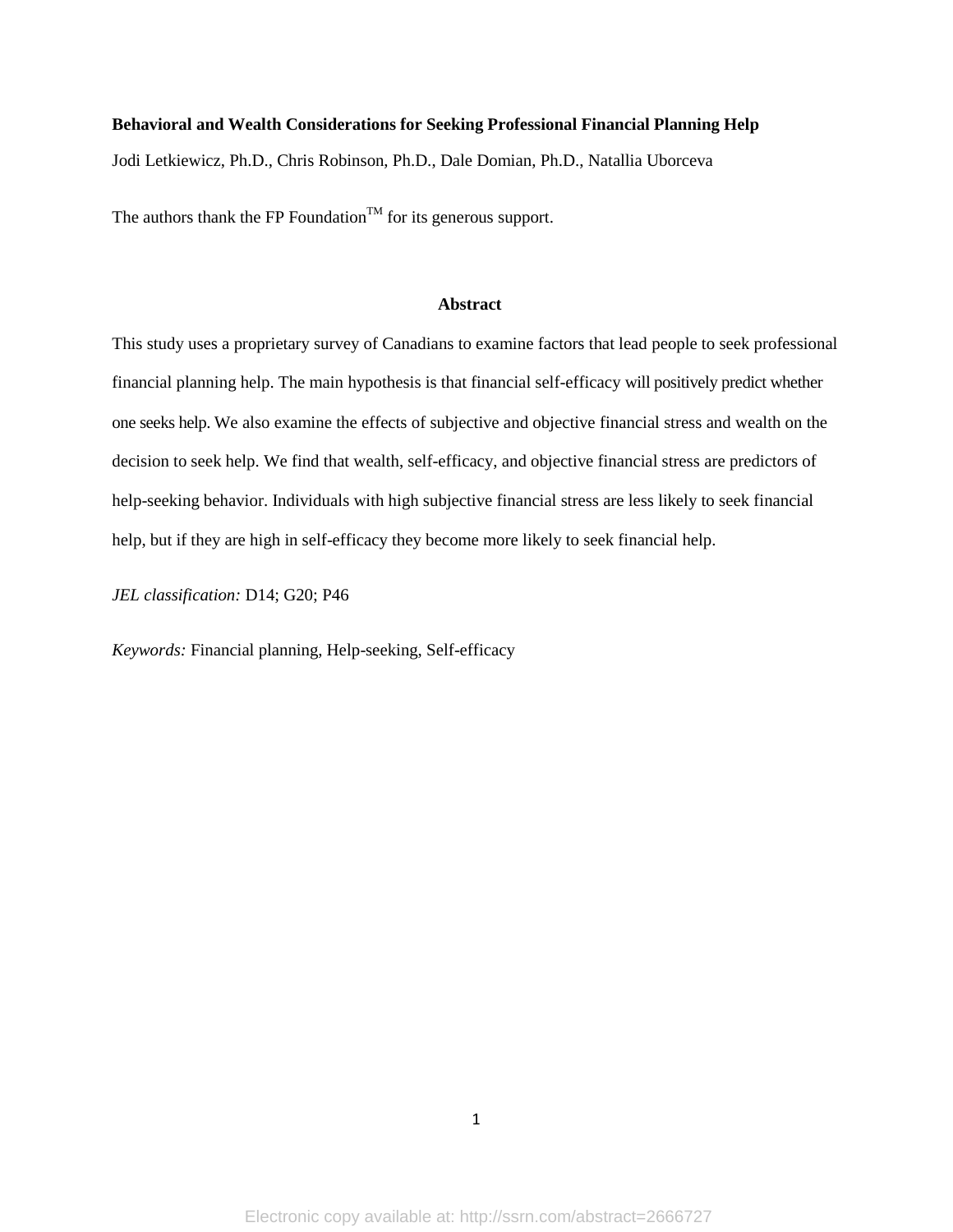#### **Background**

#### **What are the benefits of professional financial planning help?**

Professional financial planning is an important option for overall financial well-being. Financial planners have tools and expertise lacking in the general population. Financial planners help families facing complex circumstances decide which financial decisions are in their best interest. Some outcomes from following the planner's advice may be quantified in dollar terms, allowing us to determine if the benefits exceed the costs undertaken.

The benefits of professional financial planning help vary across the components of financial planning. Altfest (2004) notes six broad areas: tax planning, cash flow planning, investments, risk management, retirement planning, and estate planning. The first area, tax planning, may offer the simplest opportunity for assessing the value of financial planning. If a planner charges someone \$5000 for advice that produces an immediate \$10,000 reduction in income taxes, then that individual may view this as a clear gain. However, as described below, many complexities are encountered in assessing other areas of planning.

Hanna and Lindamood (2010) use an expected utility approach to study issues in three of Altfest's six areas – risk management, investments and retirement. Their theoretical method avoids some crucial problems posed by survey data or other empirical methods. For retirement planning, they construct three examples using consumption smoothing and find the value of advice to follow an optimal savings plan exceeds \$400,000. For risk management, they find that households with a net worth of \$2.5 million can increase certainty equivalent wealth (CEW) by more than \$200,000 if they purchase insurance against a loss. For investments, they find that the increases in CEW are quite modest, and are negative for highly risk-averse households. Comparing the results from the latter two areas, Hanna and Lindamood conclude that "most people would place relatively high values on risk reduction strategies and relatively low values on wealth increasing strategies." (p. 121)

Marsden, Zick, and Mayer (2011) take a different approach and use a propensity score method to

2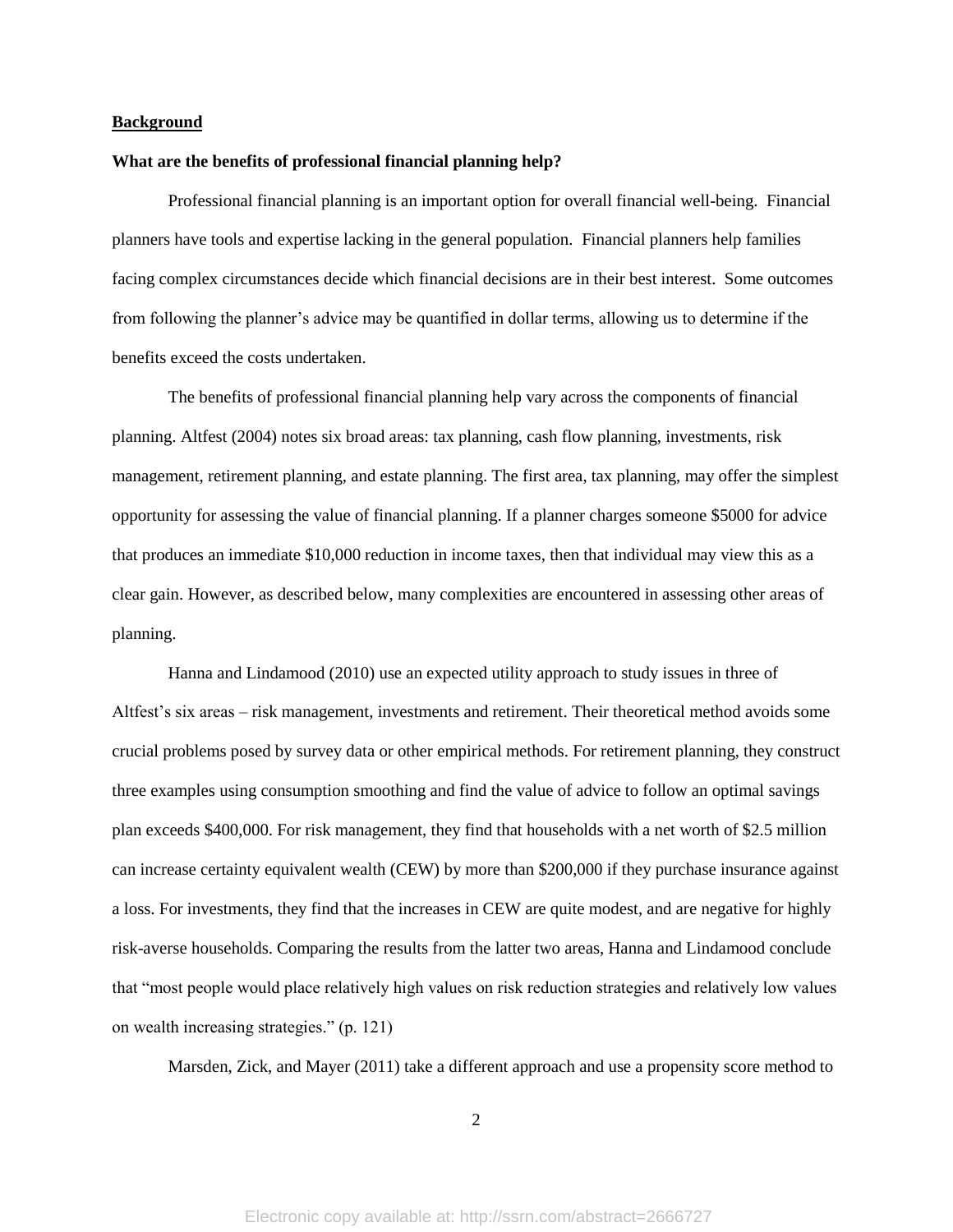create a matched sample of those who met with financial advisors, and those who did not. They find respondents who had met with a financial advisor are more likely to subsequently establish long-term goals; calculate their retirement needs; establish retirement accounts and emergency funds; display appropriate investment responses to a recession; and have greater retirement confidence. Cummings (2013) shows that individuals with financial advisors are more likely to have Roth IRAs, and to start them at an earlier age. He also demonstrates long-run benefits, both financial and non-financial, among older respondents.

#### **Who is likely to seek financial help?**

The decision to seek help is relevant across multiple domains, including medicine, mental health, and personal finance. Much research focuses on whether people faced with financial or medical problems decide to seek help for those problems. Research in health fields has been more prolific than research in the financial field, but financial planning is gaining traction. Some of the first researchers to consider help-seeking in a financial content were Grable and Joo (1999). Grable and Joo conceptualize help-seeking behavior as a coping strategy to deal with financial troubles. They developed a framework consisting of five stages including the recognition and evaluation of one's own financial behaviors in the process of seeking professional help when they recognized problems with which they needed help.

Grable and Joo (2001) examine the choice between obtaining financial advice from professionals versus non-professionals. They find that individuals with low financial risk tolerance and low satisfaction with their financial situation are more likely to seek advice from family, friends, and work colleagues, instead of from professional sources. According to Du Plessis, Lawton, and Corney (2010), barriers to financial help-seeking include shame and embarrassment, as well as lack of knowledge about professional sources. Dearden, Goode, and Whitfield (2010) demonstrate gender differences in help-seeking for debt problems. Hanna (2011) finds greater usage of financial planners among people with above average risk tolerance, post-bachelor degree education, higher household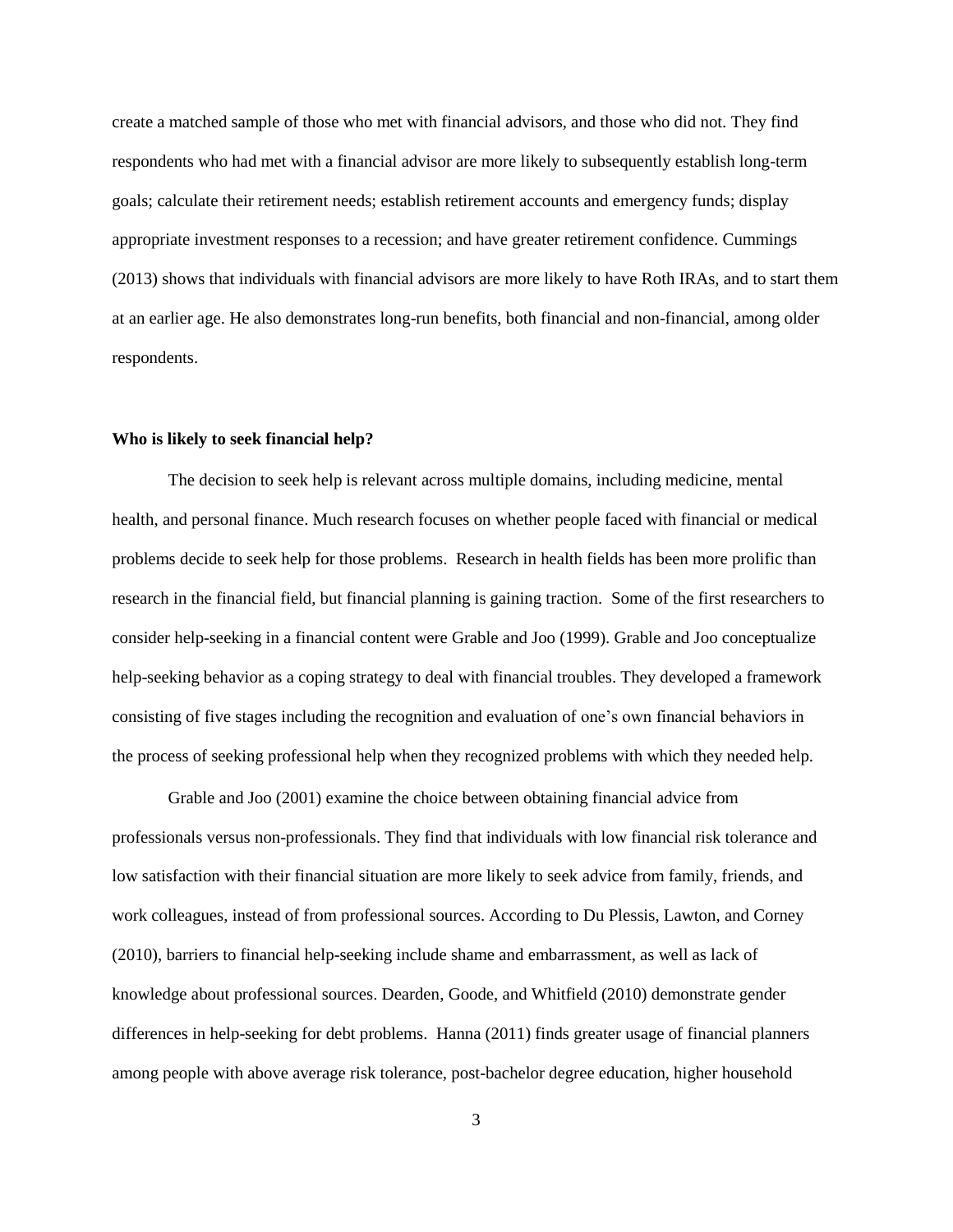income, and higher net worth. Hanna also finds an increase in the use of financial planners, from 21% of households in 1998 to 25% in 2007. Collins (2012) finds that individuals with higher incomes, educational attainment, and levels of financial literacy are more likely to receive financial advice and suggests that financial advice more often serves as a complement to, rather than a substitute for, financial capability. Robb, Babiarz, and Woodyard (2012) find individual characteristics differentiate which type of financial advice seeks (e.g., debt counseling vs. investment planning). Financial knowledge and satisfaction are positively related to using any type of financial advice while knowledge and satisfaction are inversely related to the use of debt counseling.

Cummings and James (2014) analyze decisions to either get or drop financial advisors. The most significant factors in getting a financial advisor includes becoming a new widow(er), asking family members for assistance with financial decisions, seeking help for emotional problems, and positive changes in income and net worth. New widow(er)s and people with increased net worth are less likely to drop their financial advisors. Finke, Huston, and Winchester (2011) find those who pay for financial advice are more likely to be female, relatively older, wealthier, and college educated with a low level of self-reported knowledge about financial issues. Of those who pay for help, they find those who choose comprehensive management are more likely to be under 65, wealthy, and have high selfreported knowledge about financial issues.

### **Theoretical Foundation**

We bring together two strands of research to derive our hypotheses of help-seeking behavior. One is the Transtheoretical Model of Behavior Change (TTM) (Prochaska and Velicer, 1997). The other strand is the concept of self-efficacy, which we use to provide an explanation of why some people seek financial planning assistance and others do not.

## **Transtheoretical Model of Behavior Change (TTM)**

The TTM assesses an individual's willingness or ability to change a behavior and outlines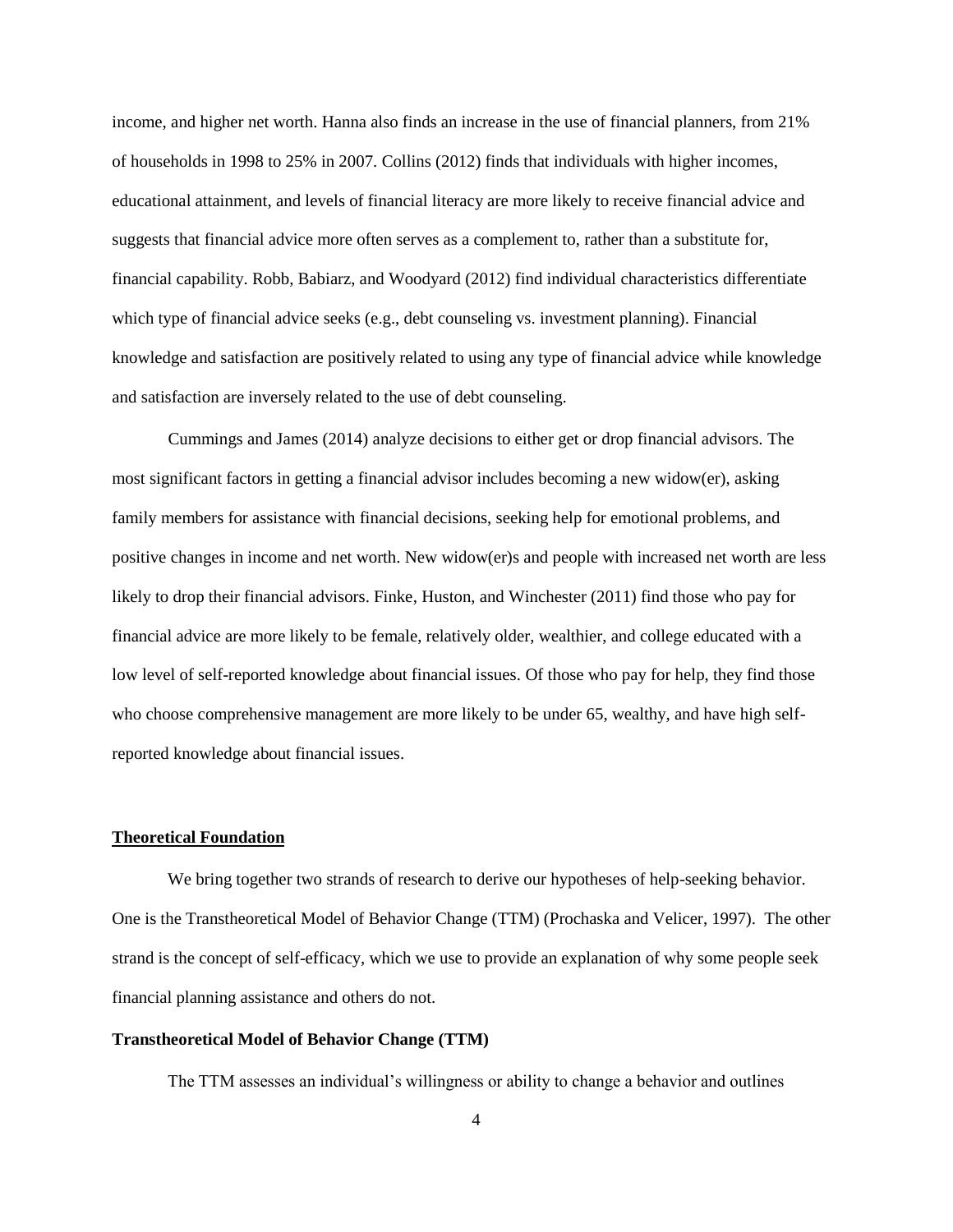processes to help guide individuals through the stages. TTM has been used in studies to explain how people stop unhealthy behaviors and develop healthy ones (Xiao *et al.*, 2004) and extended to explain and predict positive changes in financial behaviors based on participation in financial education programs (Shockey and Seiling, 2004). The TTM outlines five stages that individuals go through when changing behaviors: pre-contemplation (not ready), contemplation (getting ready), preparation (ready), action and maintenance. In order to progress through those stages, individuals need awareness that the advantages of the change outweigh the disadvantages, confidence they can make and maintain the changes (selfefficacy), and strategies to help them maintain their new behaviors.

We think of TTM as a process of adopting good habits rather than getting rid of "bad behaviors." We know that not everyone who needs help will seek it. Separating the stages of positive habit formation may help explain the precise reasons why people with low financial self-efficacy or high financial stress may resist getting financial planning help. There are many ways to change and improve behaviors; this study concentrates on the help-seeking aspect. Seeking financial help is a positive decision that can help deal with financial issues.

# **Self-Efficacy**

Recent public policy initiatives in many countries assume that more financially literate consumers will be able to navigate the complex financial systems and make decisions in their own best interest. Researchers, however, have been unable to identify effective ways to improve financial literacy and there is a lack of evidence that consumers with more financial knowledge make better decisions (Willis, 2008). Remund (2010) advances the theory that better consumer financial decision making stems from financial self-efficacy  $-$  a belief that one can effectively manage his/her personal financial affairs. Confirming this link between knowledge and self-efficacy, Heckman and Grable (2011) find that college students' financial knowledge is positively associated with financial selfefficacy. Taking it one step further, a study by Lapp (2010) finds that financial self-efficacy is the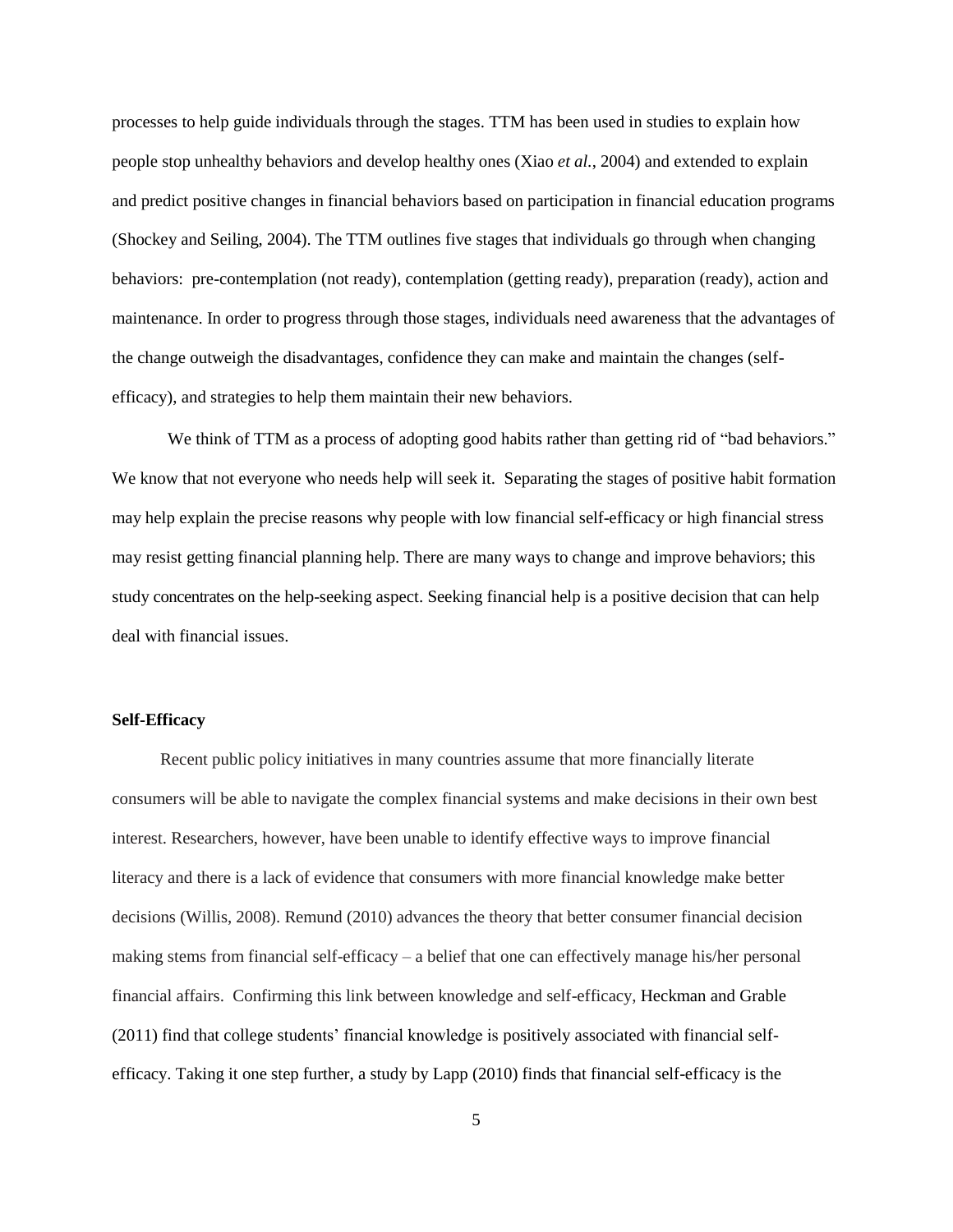missing link between knowledge and effective action.

Thus, it is reasonable to expect that there is a connection between financial self-efficacy and the tendency to seek financial planning help. In the cognitive theory of stress and coping, self-efficacy acts as a mediator of stress and stress-related adaptive behaviors (Folkman, Schaefer, & Lazarus, 1979; Folkman, 1984). Those with a high sense of financial self-efficacy believe they have the ability to handle their financial affairs and are likely able to identify what they can manage and when they need help. Those low in financial self-efficacy are less able to manage their financial affairs and are therefore unable to determine when they need help. Lim *et al.* (2014) find that college students with high levels of financial stress are generally less likely to seek financial help, but that effect is somewhat moderated for those high in self-efficacy.

Self-efficacy is particularly important in the context of financial decisions and help-seeking because it influences individuals' behavioral changes (Bandura, 1977; Gecas, 1989). Research in the health and exercise fields demonstrates that self-efficacy can be boosted to encourage health-promoting behaviors (Grembowski *et al*., 1993). Individuals with high levels of self-efficacy are more successful than those with low self-efficacy in coping with adversity (Park & Folkman, 1997). Lapp (2010) finds higher financial self-efficacy is associated with lower debt, fewer financial problems, lower financial stress, higher savings and greater financial happiness. In studies examining self-efficacy, risk tolerance, age, and education are positively correlated with self-efficacy (Lown, 2011).

Engelberg (2007) finds that respondents with a high sense of self-efficacy are less likely to perceive themselves being at risk for disrupted income, unforeseen expenses, and unsuccessful investments, as compared with those with low self-efficacy. The study reveals correlations between economic self-efficacy and the notion of adhering to saving plans and better self-control of emotions. Those with high self-efficacy report a sense of financial control, less attachment to the importance of money, better economic knowledge, a more optimistic view of their financial situation and less distrust in money matters. Lacking a sense of economic self-efficacy is associated with feelings of stress,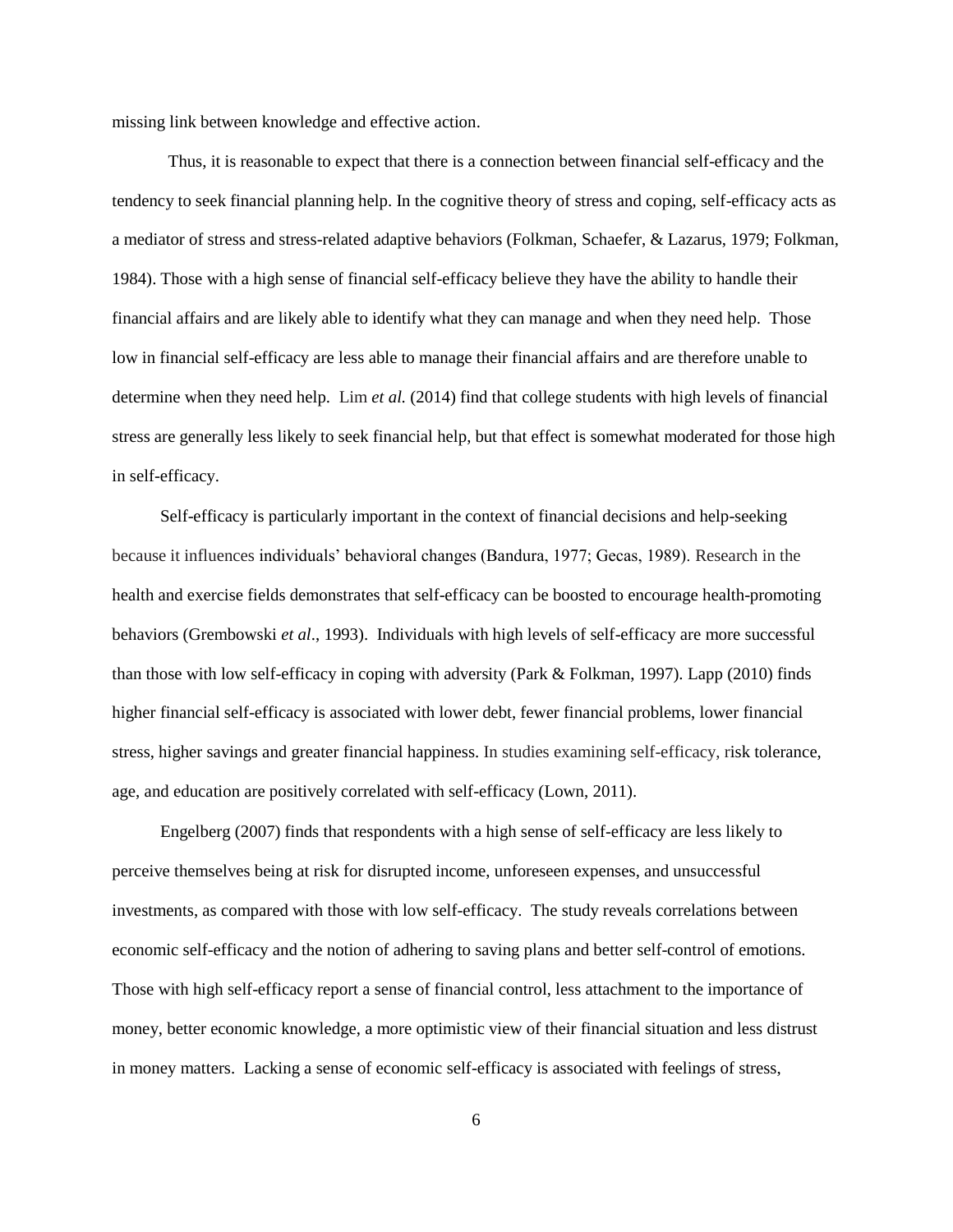negative emotion, and in more extreme cases, depression (e.g. Burgogne, 1990; Krause & Baker, 1992; Mates and Allison, 1992; Ennis, Hobfoll, & Schroeder, 2000).

#### **Hypotheses**

This study focuses on the first four stages of the TTM as our data do not allow us to test the maintenance phase. When the behavior is seeking financial help, we characterize "maintenance" stage as the realization of the results of the help-seeking – implementation of financial plan or some other specific set of financial management behaviors. We propose three testable hypotheses, two of them using the TTM and the third relating to the nature of the professional help that is the subject of the FPSC Survey.

**H1:** Professional financial advisors charge fees in various forms, including commissions on transactions, asset-based management fees and hourly fees for service. A family will not be able to get help from these advisers unless it has enough money that the fees are worthwhile. Accordingly, we expect the choice to seek professional help will be positively correlated with the level of assets, higher income category and home ownership.

**H2:** Financial stress is the main trigger in the "pre-contemplation" and "contemplation" stages of the TTM. We expect financial stress will be positively correlated with help-seeking.

**H3:** Financial self-efficacy is the trigger that leads to the "preparation" stage and then the "action" stage of the TTM is when financial planning help is sought. We expect self-efficacy will be positively correlated with help-seeking.

## **Empirical Tests**

#### **Data: The FPSC Survey**

The Financial Planning Standards Council (FPSC) conducted a survey on use of financial advisors, with particular attention to those identified as "financial planners," and Certified Financial Planners<sup>®</sup>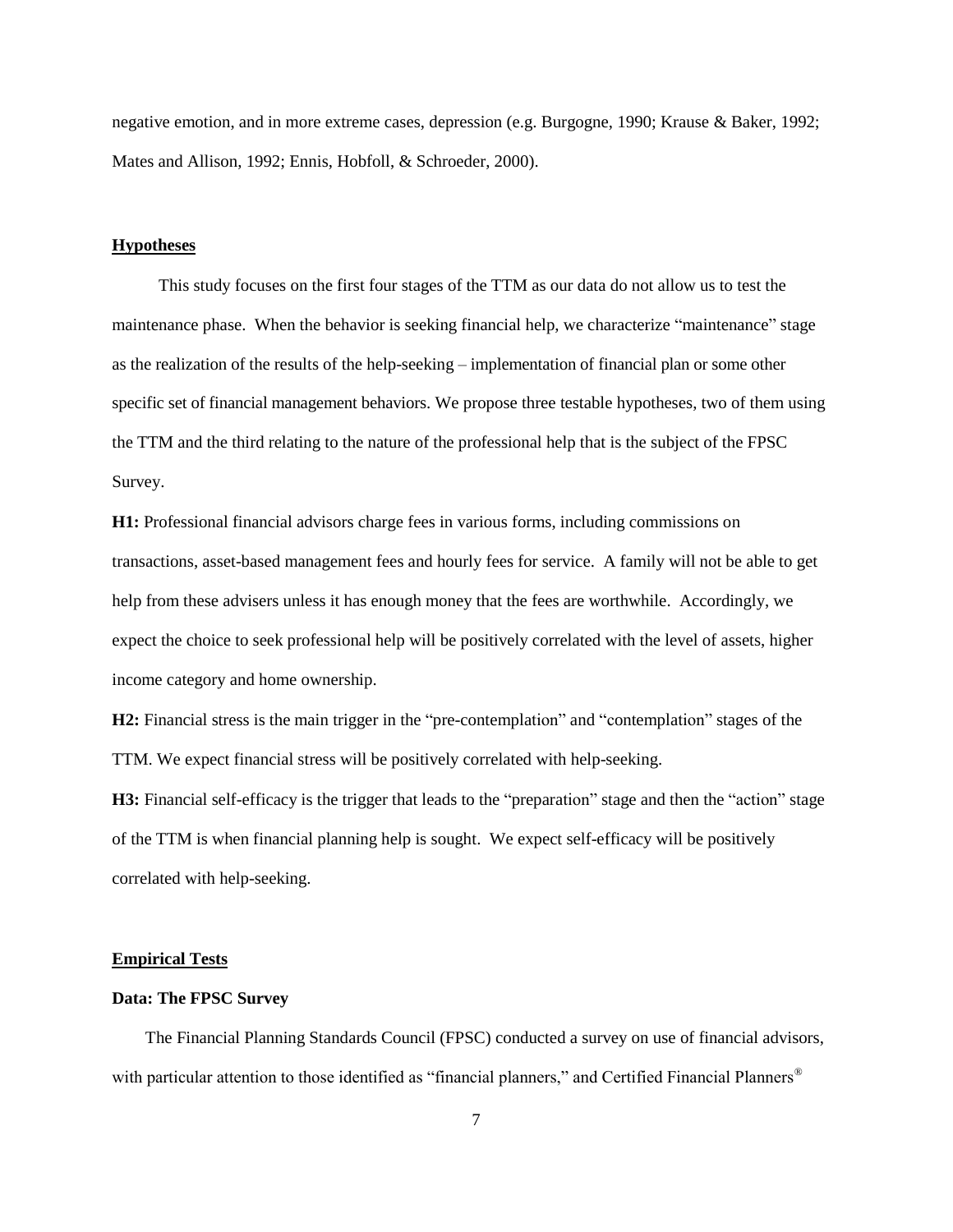among the general English-speaking population of Canada. The survey excluded Québec because that is the only province which regulates use of the term "financial planner."

The FPSC surveyed three waves of respondents:

- 1. 7,383 surveys between August 2009 and January 2010.
- 2. 2,471 surveys between February and July 2011; these respondents had also completed the first wave surveys.
- 3. The third wave, from April to August 2012, included 1,045 respondents from Waves 1 and 2, along with 7,510 new panelists.

We have not found another survey database anywhere near this size dealing with the use of financial advisors in Canada.

We exclude Wave 2 from the analysis because its data collection was not conducted in the same manner as Wave 1 and Wave 3 (for example, not all variables were collected and the sample size was about 75% smaller than in the other two waves). The respondents who participated in both Wave 1 and Wave 3 do not constitute independent observations and thus we include them only once, using the Wave 1 responses. After removing a few more cases because they are missing the respondent identification variable, we combine data from Waves 1 (7,275) and 3 (7,502) to create a single dataset containing 14,777 observations. A total of 709 cases had one or more financial variables missing (income, assets, debt). We report results primarily using the database without missing variables, or 14,068. For the most part there is no difference and we discuss what we find in each sample in a later section of the paper.

The survey targets households likely to seek help from a financial advisor, with quota minimums based on the type of financial advice received (Comprehensive/Integrated Planning, Limited Planning); credentials of the advisors (Certified planners vs. Non-certified advisors); and those using or not using an advisor. Therefore, the sample is not nationally representative. While this is certainly a limitation of the dataset, we do not see any bias in it that invalidates its use to investigate the hypotheses we test.

The FPSC published some initial results of the survey in *The Value of Financial Planning.* Findings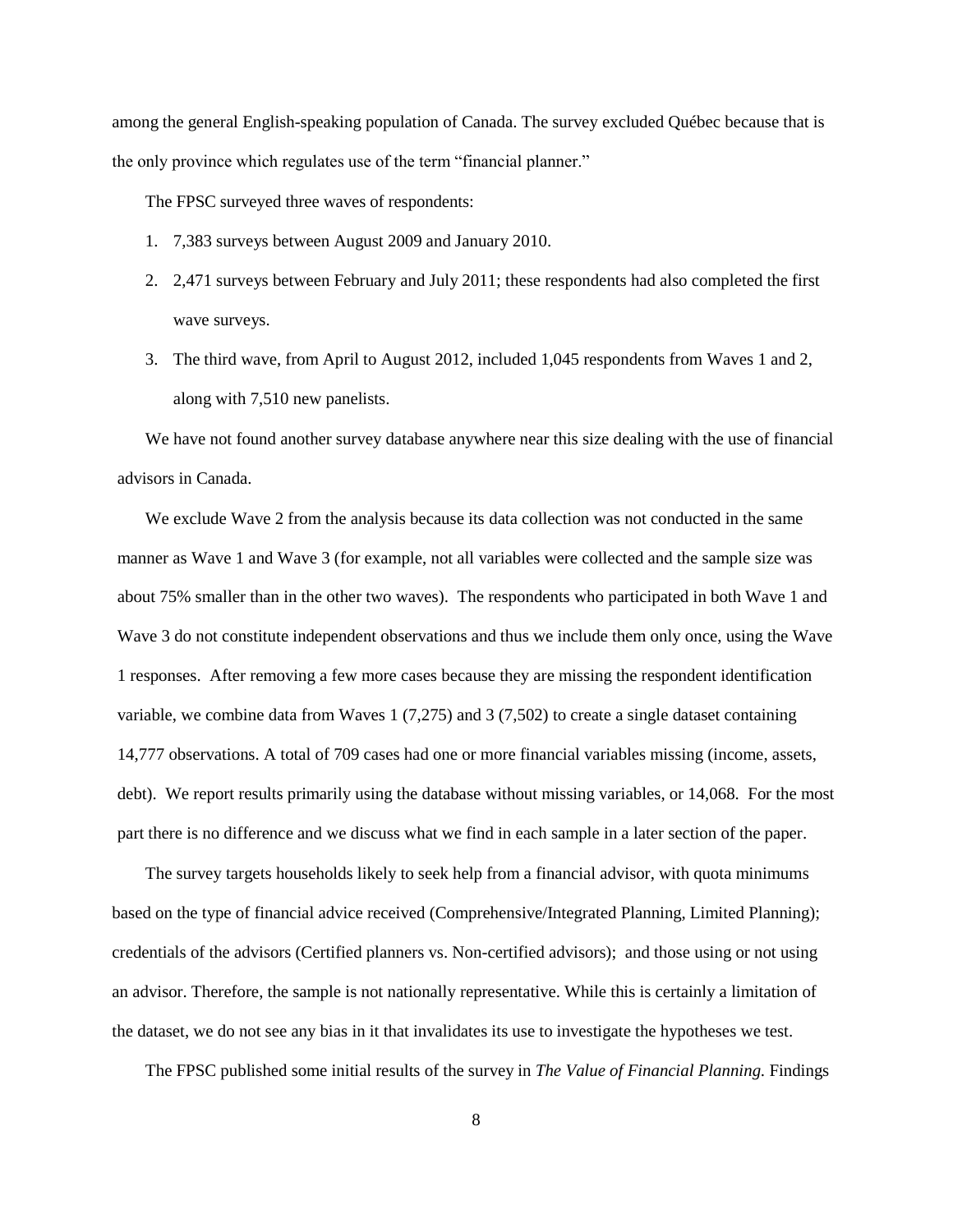indicate that on average, persons who seek professional financial-planning help will experience greater financial and emotional well-being. The survey offers much more scope than the simple descriptive statistics in the initial report, and our study utilizes the data along with a theoretical foundation to delve deeper into the question of what affects the decision to use a financial planner.

The demographic variables include age (categorical variables), gender, marital status (married or not currently married, which includes single, widowed and separated), educational attainment (no college degree, did not finish college, have a university degree), employment status (unemployed, employed, or retired) and whether or not they have children. These variables likely affect help seeking tendencies, but they are not our primary concern. They must be included to remove their effect before we can determine the significance of our hypotheses. The financial variables, which we will refer to collectively as wealth variables, include total assets, income levels as categorical variables, home ownership and debt. A binary variable controls for the survey year (Wave 1). This ensures that the results presented in the paper are not time-dependent.

The survey poses a series of questions on the respondent's feelings or opinions about his or her own financial well-being. We use these questions to construct measures of financial stress and financial self-efficacy. Finally, there are three variables that we believe are related to financial stress and are more objective than feelings about well-being: whether or not the respondent is supporting extended family members; amount of debt; and whether the respondent is likely to lose his or her job in the future.

#### **Measuring Financial Stress**

We hypothesize that financial stress represents or characterizes the pre-contemplation and contemplation stages of the TTM, when a respondent realizes there is a financial problem but may not be ready to deal with it. We use the following three questions to construct this measure:

I worry a lot about my financial situation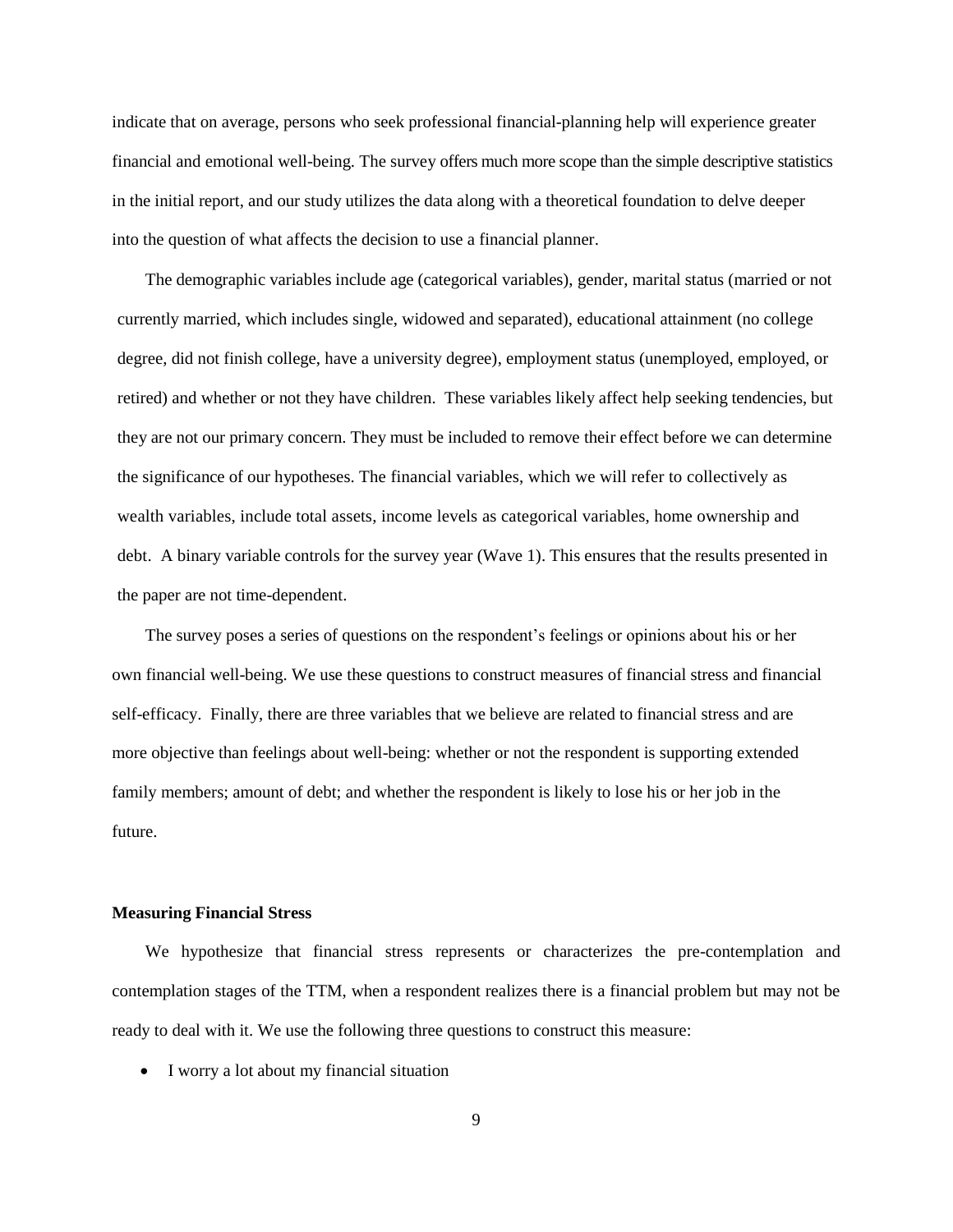- I feel I barely get by every month
- My finances are out of control

We use principal components factor analysis to create a financial stress variable (STRESS, henceforth) with a mean of zero, and positive score indicating a relatively higher level of stress. The resulting construct has a Cronbach's alpha of 0.807, indicating good internal consistency. We distinguish between self-efficacy as the person's belief that she or he can take action to improve the situation, and stress as the person's belief or feeling that his or her situation is bad.

Stress has two inter-related components. The STRESS variable attempts to measure the person's subjective feeling of stress. Where financial matters are involved, a family is more likely to feel stressed when matters go badly or their outcome is uncertain, and we identify three questions from the survey that report more concrete evidence that a respondent ought to be feeling stress: whether he or she is supporting extended family members; amount of debt and whether the person may lose employment within the next five years. Our examination of the evidence on H1 as a null hypothesis then seeks to determine if we can reject the hypothesis that these variables are positively related to seeking help. The strongest evidence will be rejection or failure to reject for all four variables, STRESS and the three more concrete measures.

#### **Measuring Financial Self-Efficacy**

Self-efficacy is a state of mind that we cannot measure directly. Researchers measure it by constructing scales using survey questions. Self-efficacy is domain specific (Bandura 1997, 2006; Lown, 2011), meaning that it is not universal across all aspects of one's life. Bandura's research (2006) differentiates between general self-efficacy and domain-specific self-efficacy and states that it is necessary to include items that relate to the particular concept being measured. For example, the belief in one's ability to compete in a triathlon does not necessarily mean the person believes they can manage money with the same sense of confidence. Schwarzer and Jerusalem's (1995) 10-item General Self-Efficacy Scale (GSES) has been validated in 30 countries. The GSES is a general measure that does not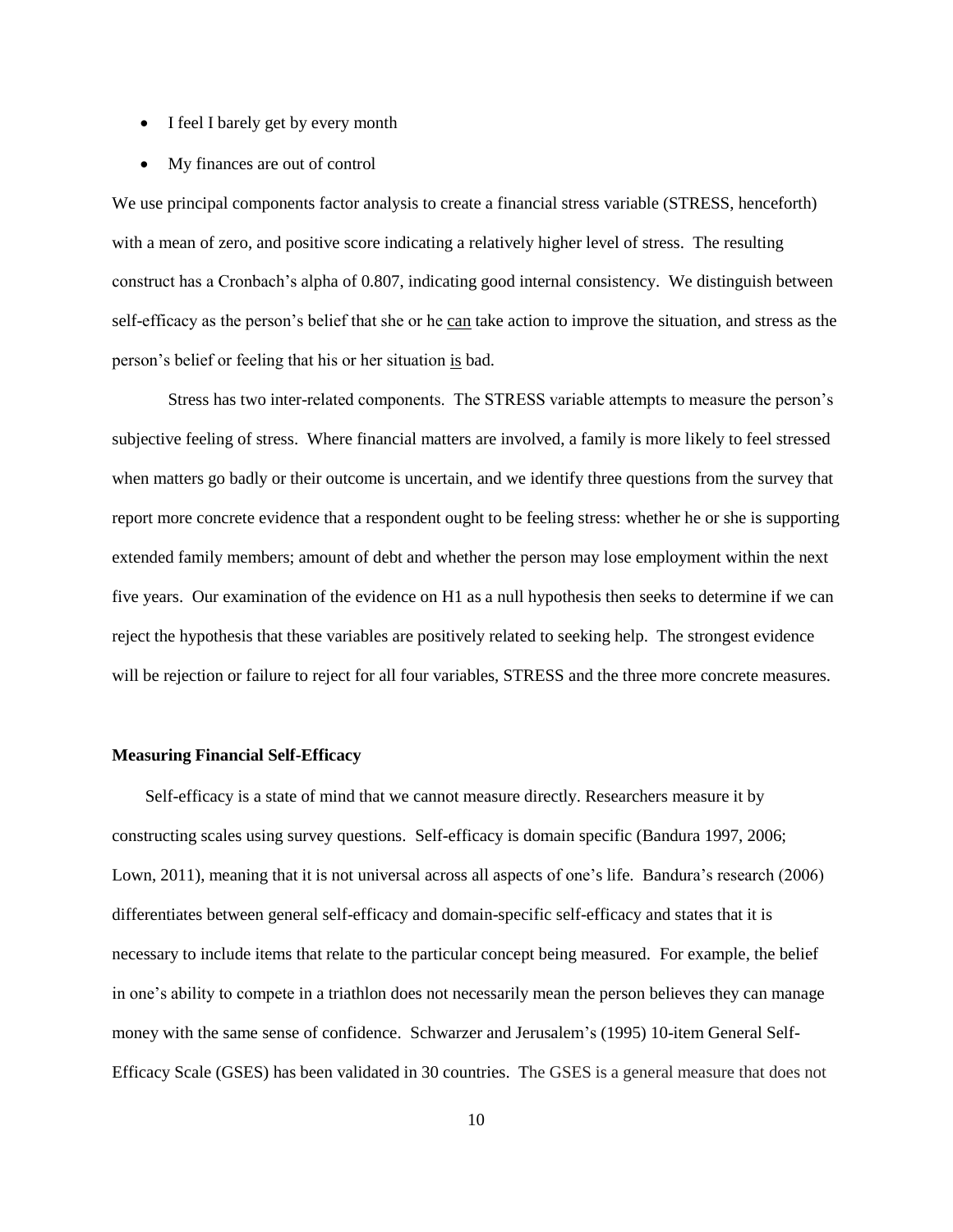assess specific behavior; so consumer economics researchers develop measures that relate to personal financial behavior.

The FPSC Survey posed a number of questions that relate in some way to self-efficacy. Five questions were used to construct the self-efficacy measure:

- I feel that I am prepared to manage through tough economic times
- Over the last 5 years, I have improved my ability to save
- I don't know what to do to improve my financial situation (reverse coded)
- I feel prepared in the event of an unexpected financial emergency
- I am on the right track in terms of financial affairs

We use principal components factor analysis to create a self-efficacy variable (SE, henceforth) with a mean of zero, and positive score indicating a relatively higher level of self-efficacy. SE has a Cronbach's alpha of 0.812, which indicates an acceptable level of internal consistency.

Dietz et al. (2003), Danes and Haberman (2007), Lapp (2010) and Lown (2011) all propose somewhat different scales using somewhat different survey questions, though all of their work and our measures exhibit more similarities than differences. The survey questions of these latter four papers map reasonably well to questions on the FPSC survey. Table 1 displays the questions we use in our scale compared with the latter four researchers' questions. We place them on the same rows when the questions seem to be essentially the same, but the reader can see that all the scales are similar.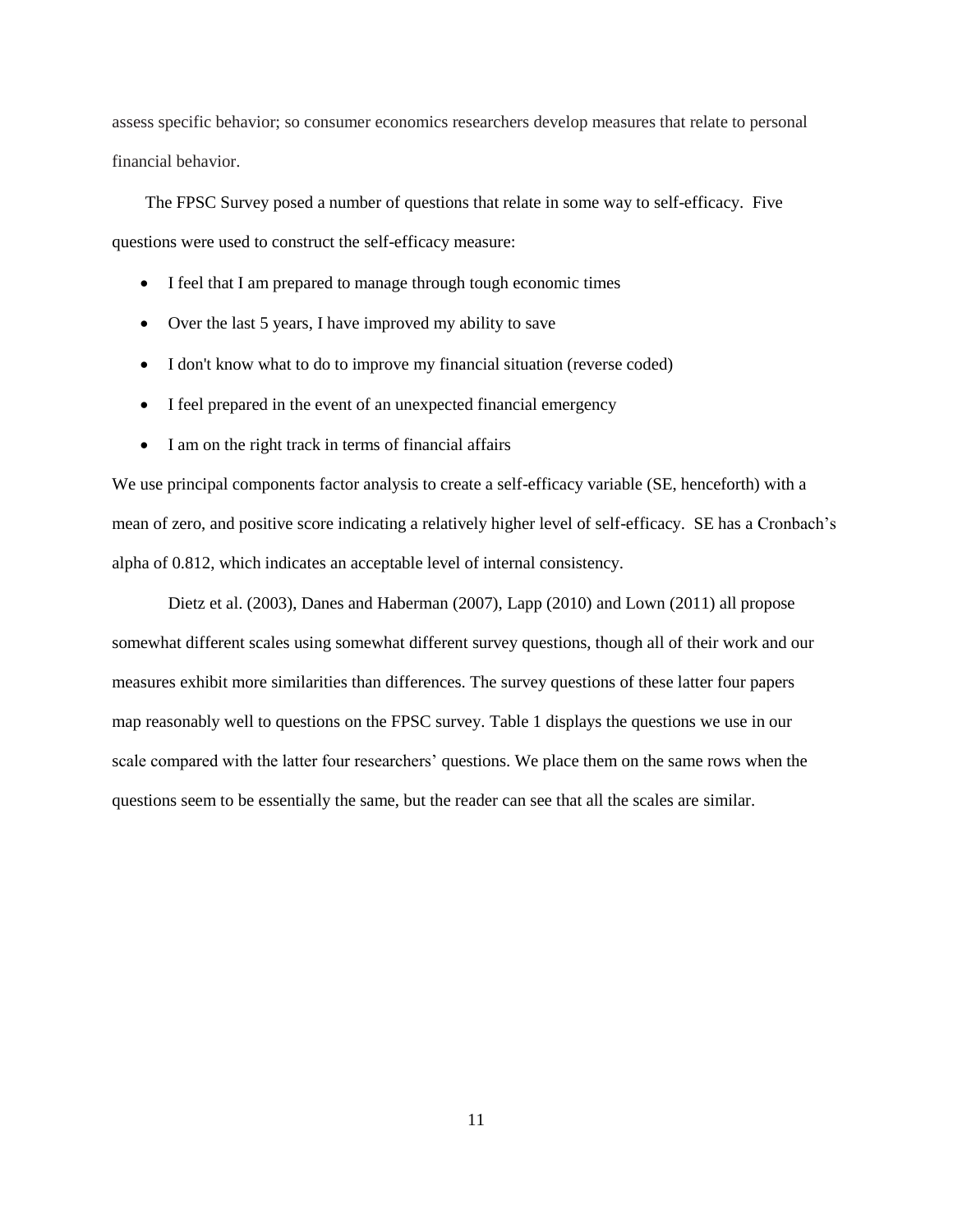| <b>Table 1: Measures of Financial Self-Efficacy</b> |  |  |
|-----------------------------------------------------|--|--|
|-----------------------------------------------------|--|--|

| Dietz et al. (2003)                                                                          | Danes and Haberman<br>(2007)                                       | Lapp (2010)                                          | Lown (2011)                                                                                   | FPSC Survey<br>Questions                                                      |
|----------------------------------------------------------------------------------------------|--------------------------------------------------------------------|------------------------------------------------------|-----------------------------------------------------------------------------------------------|-------------------------------------------------------------------------------|
| I have little control<br>over financial things<br>that happen to me                          |                                                                    |                                                      | It is hard to stick to<br>my spending plan<br>when unexpected<br>expenses arise               | I feel that I am<br>prepared to manage<br>through tough<br>economic times     |
| I often feel helpless<br>in dealing with the<br>money problems of<br>life                    | I feel confident about<br>making decisions that<br>deal with money | I was good at<br>planning for my<br>financial future | It is challenging to<br>make progress<br>toward my financial<br>goals                         | I am on the right<br>track in terms of<br>financial affairs                   |
| There is little I can<br>do to change many<br>of the important<br>money issues in my<br>life | I believe the way I<br>manage my money<br>will affect my future    |                                                      | I lack confidence in<br>my ability to manage<br>my finances                                   | I feel prepared in<br>the event of an<br>unexpected<br>financial<br>emergency |
|                                                                                              |                                                                    | I was satisfied with<br>my financial<br>situation    |                                                                                               | I don't know what<br>to do to improve<br>my financial<br>situation            |
|                                                                                              |                                                                    | I was able to save<br>money.                         | When unexpected<br>expenses occur I<br>usually have to use<br>credit                          | Over the last 5<br>years, I have<br>improved my<br>ability to save            |
|                                                                                              |                                                                    |                                                      | When faced with a<br>financial challenge, I<br>have a hard time<br>figuring out a<br>solution |                                                                               |
|                                                                                              |                                                                    |                                                      | I worry about<br>running out of<br>money in retirement                                        |                                                                               |

#### **The Dependent Variable**

The survey question that generates the dependent variable, help-seeking, is:

*For which, if any, of the following services did you obtain help from professional financial advisor(s) (includes financial planner, life insurance advisor, investment advisor, debt counsellor etc.) to assist you in the past five years? Please select as many as apply.* [the underlined text was underlined in the survey instrument.]

The first answer choice is:

*I have not obtained help from a financial advisor for any of the following financial matters in the past 5 years.*

If the respondent chose the first answer, the help-seeking variable is coded 0. If the respondent

chose instead one or more of the comprehensive list of financial advisory activities listed, the help-

seeking variable is coded 1. The details of which particular services a respondent used are not relevant to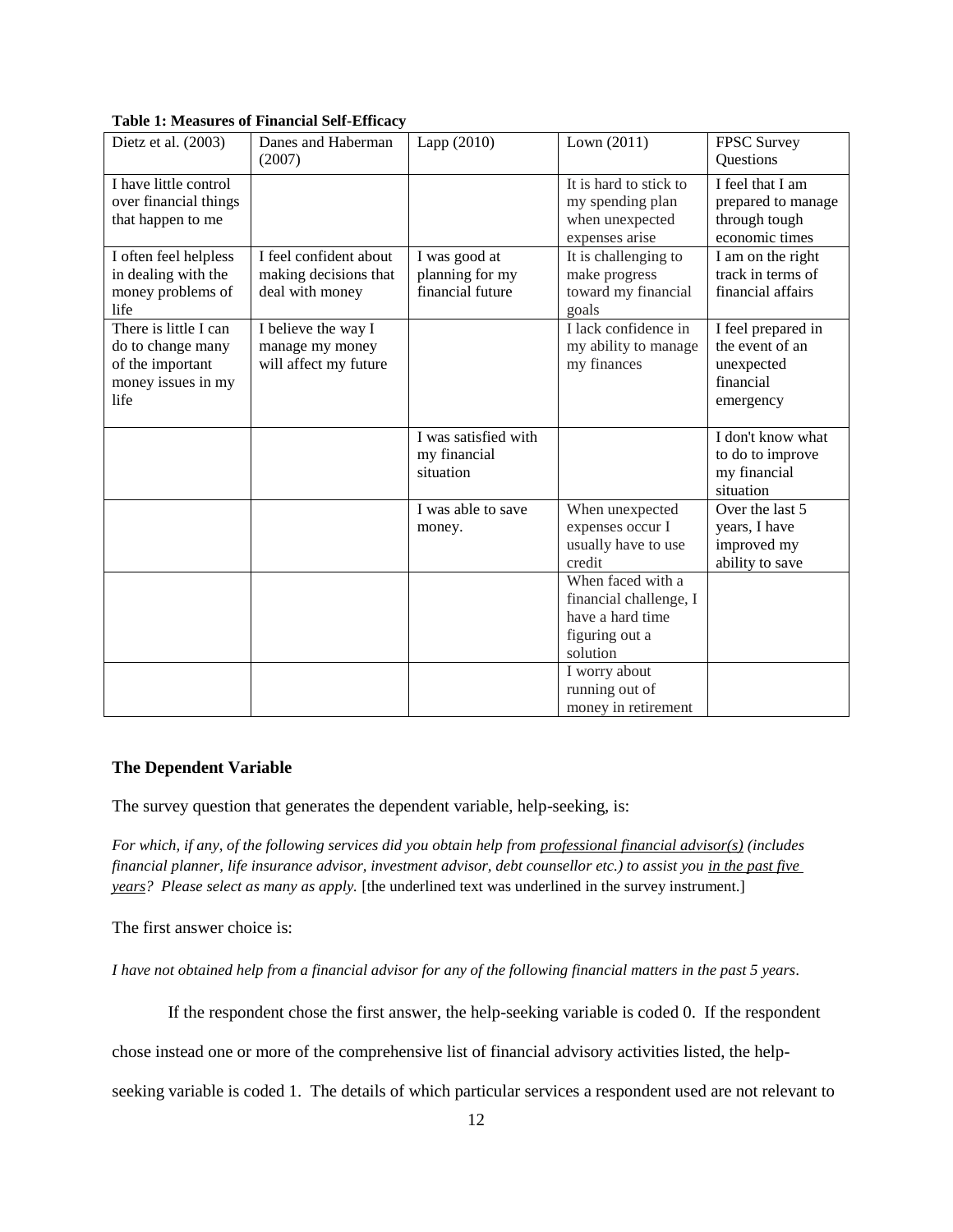our study.

### **The Models**

The model has the general form:

# *Financial help-seeking = f(stress, STRESS, SE, controls)*

The dependent variable is categorical: it takes the value one if help was sought in the last 5 years, or zero, if it was not. The appropriate form is logistic regression. The relationship between the predictor and response variables is not a linear function; instead a logit transformation is used to arrive at the following relationship:

$$
logit[\theta(x)] = ln\left[\frac{\theta(x)}{1 - \theta(x)}\right] = \alpha + \beta_1 x_1 + \beta_2 x_2 ... + \beta_k x_k + e_i.
$$
 (1)

## **Results**

#### **Descriptive Analysis**

Table 2 displays summary statistics describing the sample. The people in the sample are substantially wealthier, have higher income and are more likely to own a home than the average Canadian, which is a result of the FPSC's objective to survey people with a reasonable likelihood of using a financial advisor. Almost 62% of the respondents did seek financial planning help at some point during the past five years. Out of the total sample studied 58% are female, over 65% are married and approximately 90% are at least 30 years of age. While approximately 80% of the sample had some form of post-secondary schooling, only 25% of non-help-seekers finished a university degree, in comparison with 40% of help-seekers. Over 60% of the overall sample has children, with help-seekers more likely to be parents than non-help-seekers. We can expect that having children might also affect help-seeking tendencies, as it puts additional financial pressure on the respondents. Owning a house might be another factor affecting help-seeking as 79% of help-seekers own a house instead of renting it, while only 56% of non-help-seekers do so. The amount of assets and debts differ slightly between help-seekers and nonseekers, with the former having a greater amount of both. Assets and debt are very right-skewed. Most people have a reasonable amount of assets, particularly since 70% of them own a home, but a few have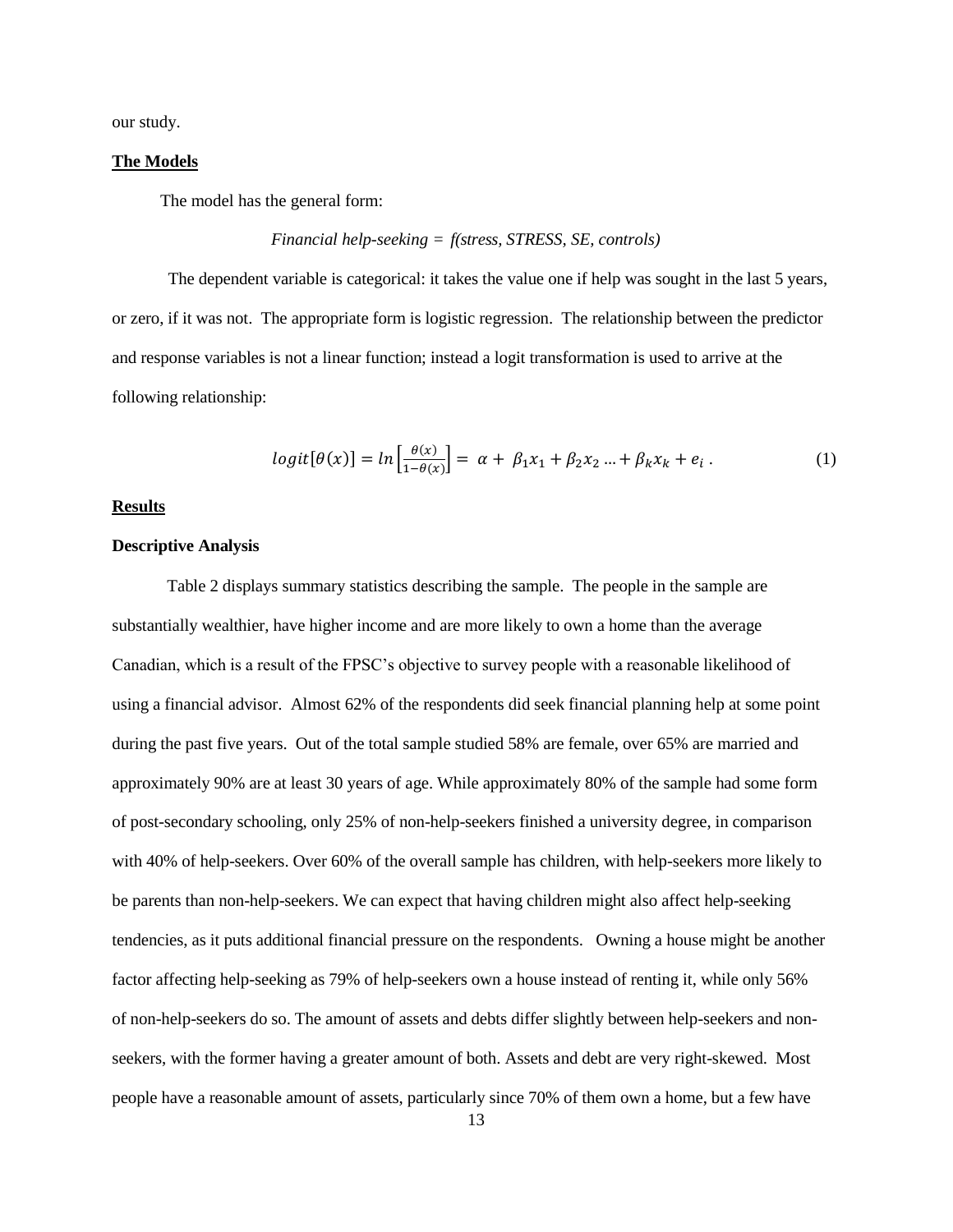very large asset holdings, with the maximum being \$81.5 million. About a quarter of the respondents have no debt, while a few have very large debts.

# **Table 2: Descriptive Statistics**

|                                       | <b>Full sample</b>        |              |                           | Help-seeker |                  | Non help-seeker |  |
|---------------------------------------|---------------------------|--------------|---------------------------|-------------|------------------|-----------------|--|
|                                       |                           | $N = 14,068$ | $n = 8,669(62%)$          |             | $n = 5,399(38%)$ |                 |  |
| Variable                              | Percentage<br>$\mathbf n$ |              | Percentage<br>$\mathbf n$ |             | $\mathbf n$      | Percentage      |  |
| Gender                                |                           |              |                           |             |                  |                 |  |
| Female                                | 8,191                     | 58.2%        | 4,949                     | 57.1%       | 3,242            | 60.0%           |  |
| Male                                  | 5,877                     | 41.8%        | 3,720                     | 42.9%       | 2,157            | 40.0%           |  |
| Age                                   |                           |              |                           |             |                  |                 |  |
| $18 - 29$                             | 1,584                     | 11.3%        | 795                       | 9.2%        | 789              | 14.6%           |  |
| $30 - 49$                             | 5,641                     | 40.1%        | 3,329                     | 38.4%       | 2,312            | 42.8%           |  |
| $50 - 64$                             | 5,089                     | 36.2%        | 3,388                     | 39.1%       | 1,701            | 31.5%           |  |
| 65 or older                           | 1,754                     | 12.5%        | 1,157                     | 13.3%       | 597              | 11.1%           |  |
| <b>Marital Status</b>                 |                           |              |                           |             |                  |                 |  |
| Married                               | 9,240                     | 65.7%        | 5,989                     | 69.1%       | 3,251            | 60.2%           |  |
| Not Married                           | 4,828                     | 34.3%        | 2,680                     | 30.9%       | 2,148            | 39.8%           |  |
| Education                             |                           |              |                           |             |                  |                 |  |
| Didn't Go to College                  | 3,017                     | 21.4%        | 1,449                     | 16.7%       | 1,568            | 29.0%           |  |
| College Degree/Some<br>College        | 6,141                     | 43.7%        | 3,696                     | 42.6%       | 2,445            | 45.3%           |  |
| <b>University Degree</b>              | 4,817                     | 34.2%        | 3,477                     | 40.1%       | 1,340            | 24.8%           |  |
| <b>Employment Status</b>              |                           |              |                           |             |                  |                 |  |
| Unemployed                            | 909                       | 6.5%         | 406                       | 4.7%        | 503              | 9.3%            |  |
| Employed                              | 8,663                     | 61.6%        | 5,509                     | 63.5%       | 3,154            | 58.4%           |  |
| Retired                               | 3,250                     | 23.1%        | 2,198                     | 25.4%       | 1,052            | 19.5%           |  |
| Have Children                         | 9,621                     | 68.4%        | 6,148                     | 70.9%       | 3,473            | 64.3%           |  |
| Own a House                           | 9,857                     | 70.1%        | 6,833                     | 78.8%       | 3,024            | 56.0%           |  |
| Plan to Retire In the Next 5<br>Years | 2,095                     | 14.9%        | 1,501                     | 17.3%       | 594              | 11.0%           |  |
| Might Lose the Job Soon               | 1,715                     | 12.2%        | 1,070                     | 12.3%       | 645              | 11.9%           |  |
| Support extended family               | 966                       | 6.9%         | 670                       | 7.7%        | 326              | 6.0%            |  |
| <i>Income</i>                         |                           |              |                           |             |                  |                 |  |
| Less than \$50,000                    | 4,589                     | 32.6%        | 2,156                     | 24.9%       | 2,433            | 45.1%           |  |
| Between \$50k - \$100k                | 5,026                     | 35.7%        | 3,346                     | 38.6%       | 1,683            | 31.2%           |  |
| Above \$100,000                       | 3,655                     | 26.0%        | 2,759                     | 31.8%       | 896              | 16.6%           |  |
|                                       | Mean                      | Median       | Mean                      | Median      | Mean             | Median          |  |
| Assets                                | \$551,878                 | \$269,000    | \$634,454                 | \$370,000   | \$419,304        | \$100,000       |  |
| Debts                                 | \$112,733                 | \$25,100     | \$127,217                 | \$40,000    | \$89,479         | \$15,500        |  |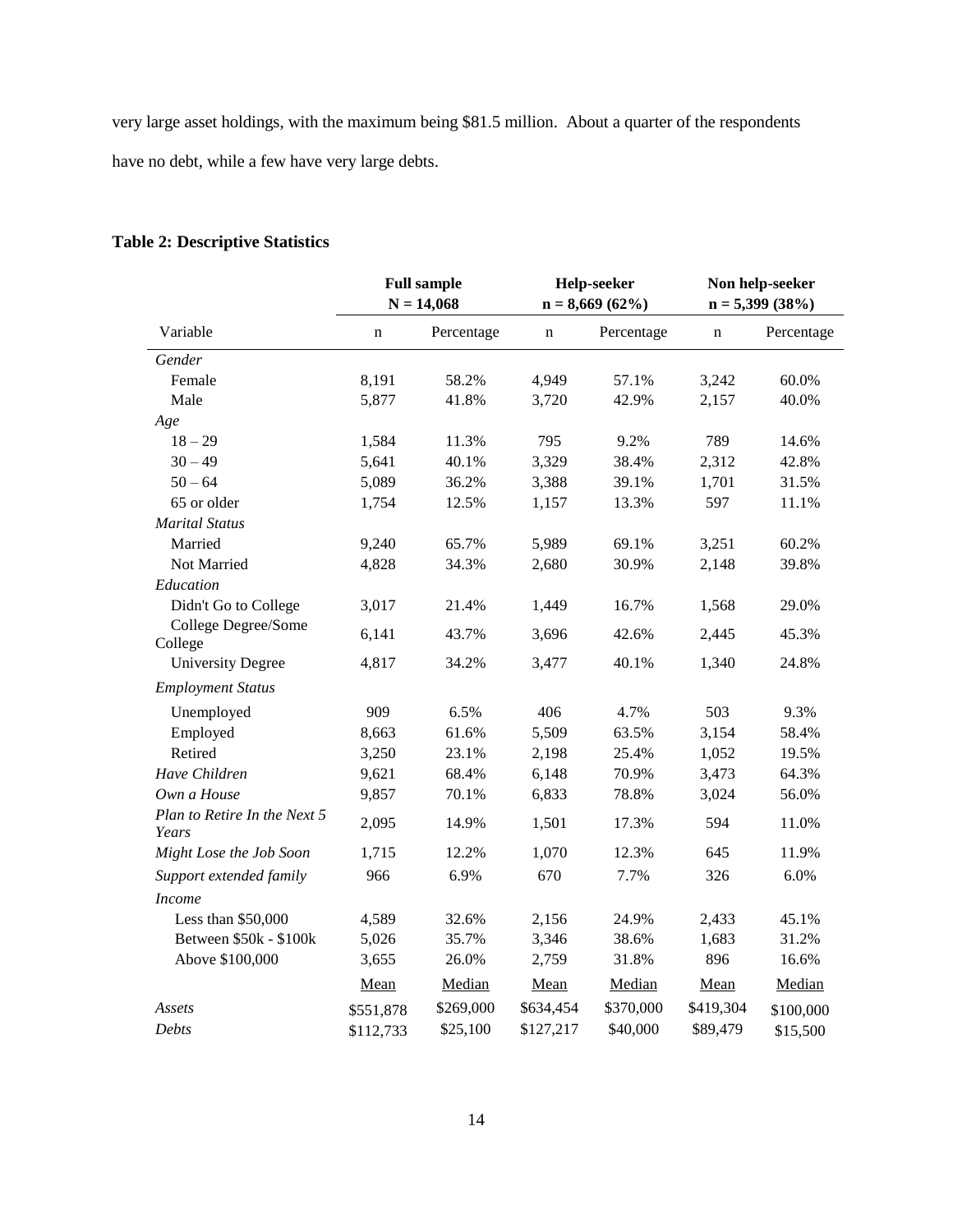Table 2 reports statistics on the cases that have no missing values, and we use that data set for most of the hypothesis tests. We examined the descriptive statistics for the data set that includes the 709 cases with missing values, and also the correlation matrix of all the variables. There is no significant difference between the two data sets.

Table 3 shows the statistics on the components and total scores for the two behavioral variables we create from the survey: STRESS and financial self-efficacy (SE). Help seekers have higher levels of financial self-efficacy but lower levels of STRESS compared with those who have not sought help.

# **Table 3: Creating the Behavioral Variables**

All items are on a 1 to 9 scale;  $1 =$  strongly disagree and  $9 =$  strongly agree

# **3a: Items Used for Financial Self-Efficacy Factor (SE)**

|                                           | Full sample<br>Help-seeker |             | Non help-seeker |  |
|-------------------------------------------|----------------------------|-------------|-----------------|--|
|                                           |                            |             |                 |  |
|                                           | $(N=14,068)$               | $(n=8,669)$ | $(n=5,399)$     |  |
| I feel that I am prepared to manage       | 5.50                       | 5.81        | 4.99            |  |
| through tough economic times              |                            |             |                 |  |
| Over the last 5 years, I have improved my | 5.52                       | 5.78        | 5.11            |  |
| ability to save                           |                            |             |                 |  |
| I don't know what to do to improve my     | 5.62                       | 5.90        | 5.18            |  |
| financial situation (reverse coded)       |                            |             |                 |  |
| I feel prepared in the event of an        | 5.01                       | 5.44        | 4.32            |  |
| unexpected financial emergency            |                            |             |                 |  |
| I am on the right track in terms of       | 6.02                       | 6.40        | 5.42            |  |
| financial affairs                         |                            |             |                 |  |
| Mean Self-efficacy Factor Score           | $-0.016$                   | 0.183       | $-0.336$        |  |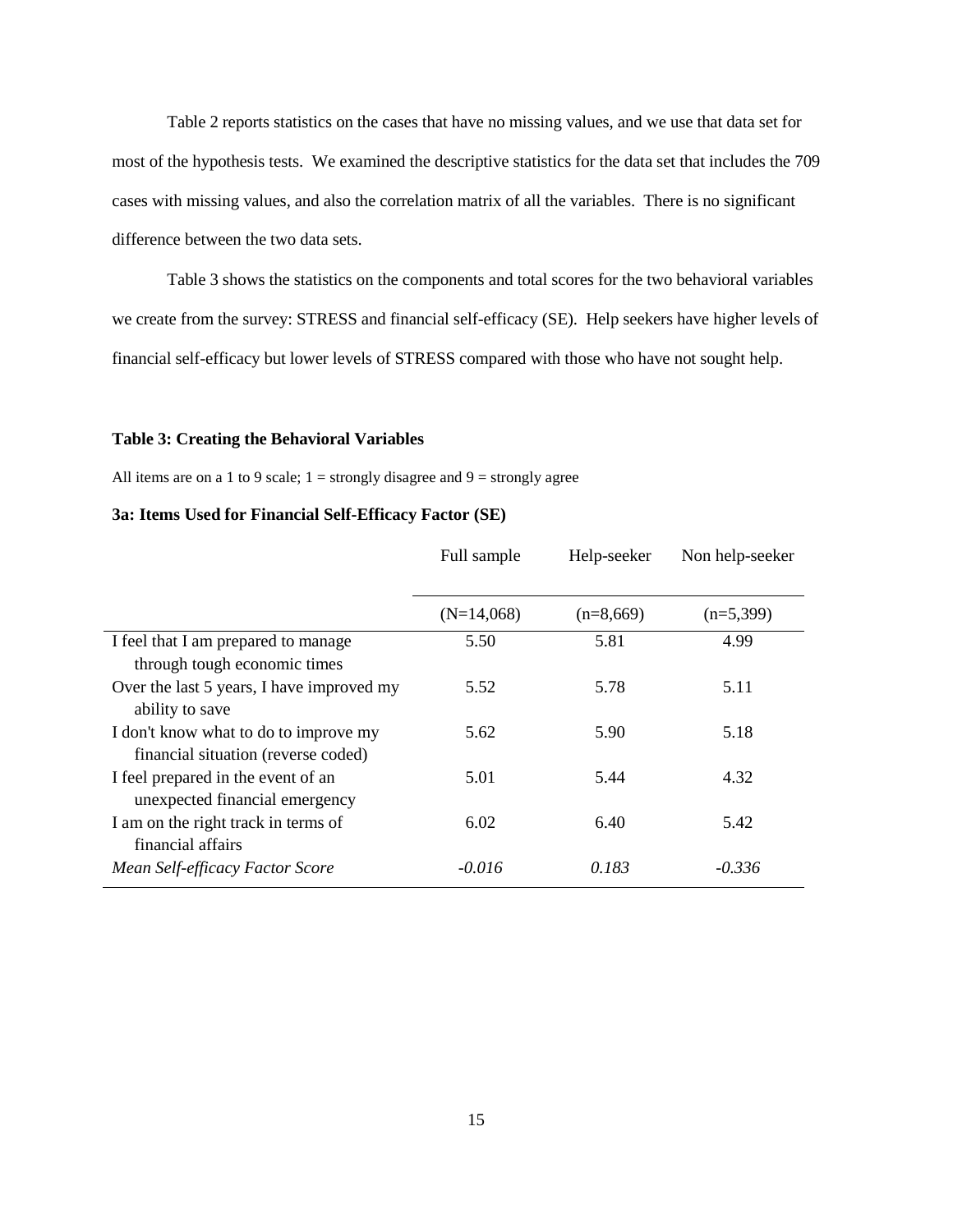|                                            | Full sample | Help-seeker | Non help-<br>seeker |
|--------------------------------------------|-------------|-------------|---------------------|
|                                            | $N=14,068$  | $N=8,669$   | $N=5,399$           |
| I worry a lot about my financial situation | 5.22        | 5.00        | 5.57                |
| I feel I barely get by every month         | 4.43        | 5.27        | 5.67                |
| My finances are out of control             | 3.59        | 3.29        | 4.08                |
| Mean Financial Stress Factor Score         | 0.018       | $-0.130$    | 0.255               |

### **3b: Items Used for Financial Stress Factor (STRESS)**

## **Test of the Hypotheses**

Table 4 shows the results of the logistic regressions testing the three hypotheses. We performed the tests in three stages. Model 1 regresses everything but SE on the help-seeking variable. Model 2 regresses everything but STRESS on the help-seeking variable. Model 3 regresses all the variables. The second column of the table shows the expected sign, if any, and whether the particular variable is one of the controls (**C**) or part of a hypothesis (**H1, H2, H3**). We start with the control variables.

#### *Control variables*

We expect a positive sign for higher levels of education because it is also highly correlated with income and wealth, and hence is related to  $H3$ . We expect a positive relationship for the age group  $50 - 64$ because that is the period in the life cycle when people are accumulating investment assets and need retirement planning. Both these expectations are realized with significant coefficients and moderately high odds ratios. We noted that having children was associated with help-seeking in the descriptive statistics and that relationship appears also in the regressions. The coefficients are virtually the same in all three models. We have no specific expectations of the other control variables, and most of them are not significant.

## *H1: Effect of wealth variables*

We hypothesized that help-seeking would be positively related to value of assets, the higher income categories and home ownership. All three are statistically significant with positive signs and odds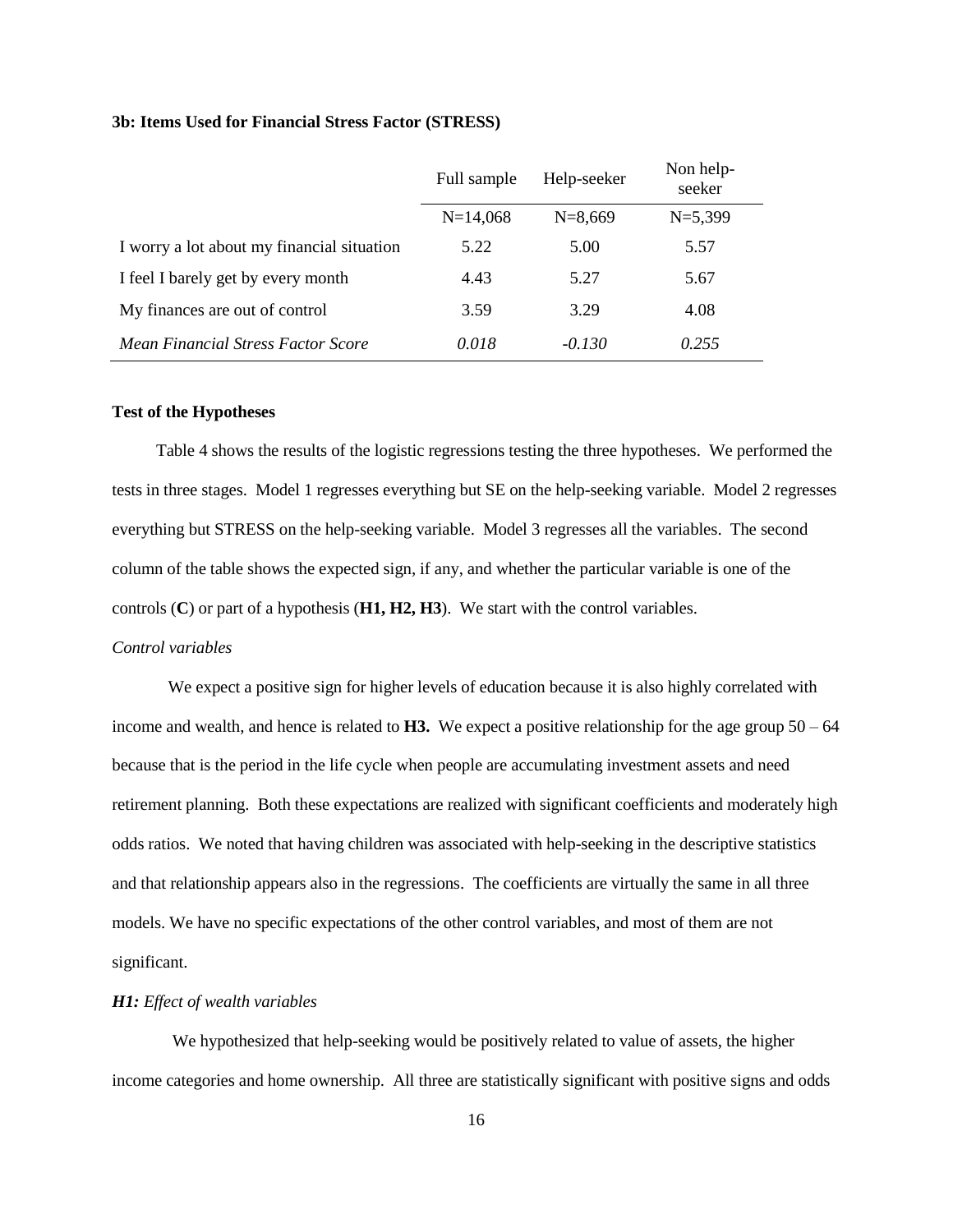ratios greater than 1. The interpretation is quite simple and unsurprising. People with more assets and income both have the ability to pay for professional financial advice and are likely to gain a net benefit from it. This hypothesis is not the primary motivation of this paper, but it is essential to include the wealth variables and test the hypothesis in order to be able to test the stress and self-efficacy hypotheses with these variables also in the regression. The coefficients and the significance are virtually the same in all three models.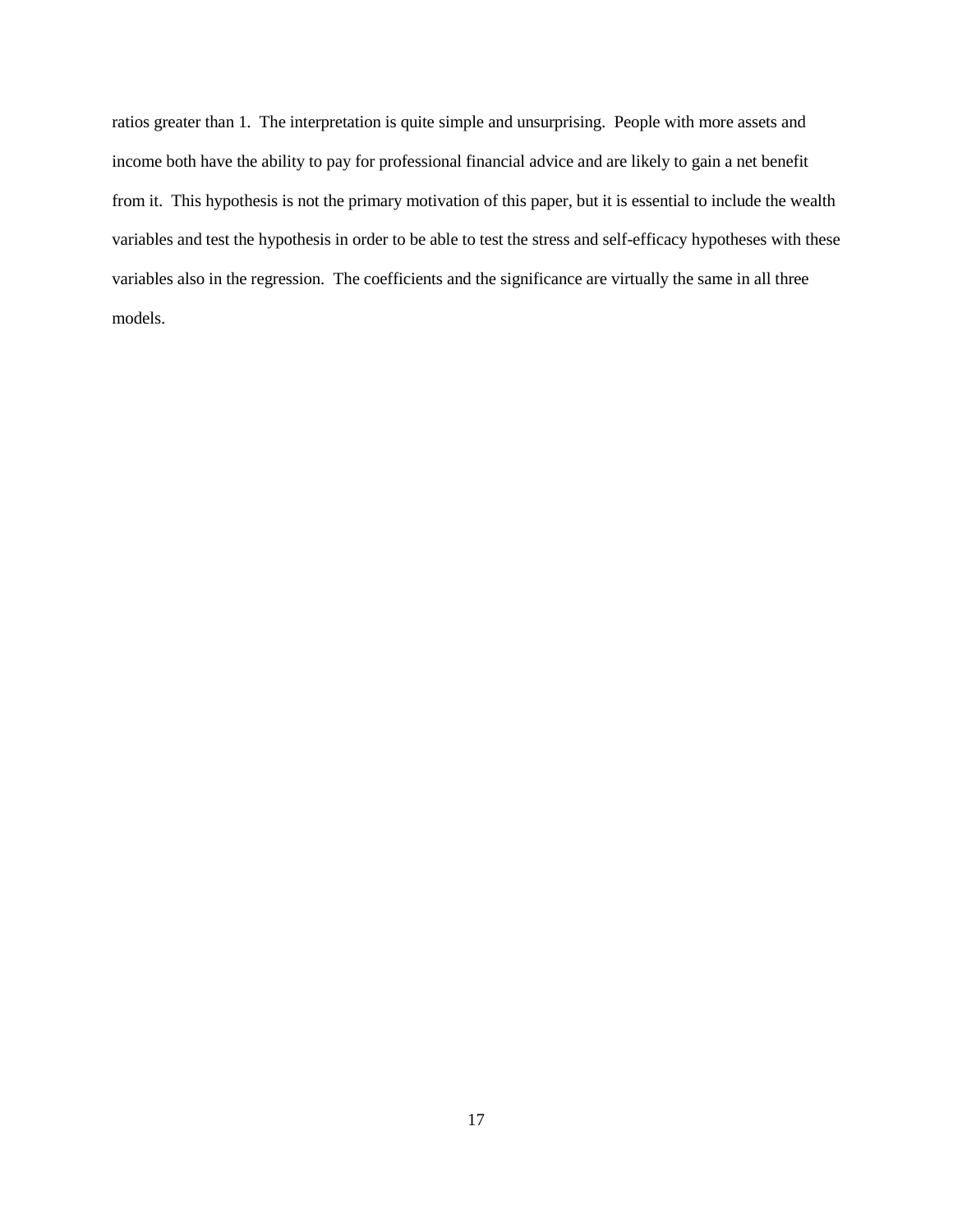|                                                                 |                                                  | <b>Model 1</b>   |               | Model 2          |               | Model 3            |               |
|-----------------------------------------------------------------|--------------------------------------------------|------------------|---------------|------------------|---------------|--------------------|---------------|
| Variable Name                                                   | Expected sign<br><b>Hypothesis</b> or<br>Control | β                | Odds<br>ratio | β                | Odds<br>ratio | β                  | Odds<br>ratio |
| Wave 1                                                          | $\mathbf C$                                      | 0.070            | 1.072         | $0.097*$         | 1.101         | $0.097*$           | 1.102         |
| Gender                                                          |                                                  |                  |               |                  |               |                    |               |
| Female                                                          | $\mathbf C$                                      | 0.022            | 1.022         | 0.022            | 1.022         | 0.020              | 1.020         |
| Age (Reference category: Age 30-49)                             |                                                  |                  |               |                  |               |                    |               |
| Age $18 - 29$                                                   | $\mathbf C$                                      | 0.044            | 1.045         | $-0.010$         | .990          | $-0.015$           | .985          |
| Age $50 - 64$                                                   | $+ C$                                            | $0.140**$        | 1.151         | $0.173**$        | 1.189         | $0.184***$         | 1.202         |
| Age $65+$                                                       | $\mathbf C$                                      | $-0.079$         | 0.924         | $-0.050$         | .951          | $-0.032$           | .968          |
| <b>Marital Status</b>                                           |                                                  |                  |               |                  |               |                    |               |
| Non-married                                                     | $\overline{C}$                                   | $0.1148*$        | 1.121         | $0.128**$        | 1.137         | $0.129**$          | 1.137         |
| Education (Reference category: College Degree/<br>Some College) |                                                  |                  |               |                  |               |                    |               |
| Less than College                                               | $-C$                                             | $-0.346***$      | 0.707         | $-0.333***$      | .717          | $-0.333***$        | .717          |
| <b>University Degree</b>                                        | $+ C$                                            | $0.283***$       | 1.327         | $0.270***$       | 1.310         | $0.274***$         | 1.315         |
| <b>Employment Status</b> (Reference category:<br>Employed)      |                                                  |                  |               |                  |               |                    |               |
| Unemployed                                                      | $\mathbf C$                                      | $-0.100$         | 0.905         | $-0.054$         | .948          | $-0.061$           | .941          |
| Retired                                                         | $\mathbf C$                                      | $0.203**$        | 1.225         | $0.131*$         | 1.140         | $0.132*$           | 1.141         |
| Plan Retire in Next 5 Years                                     | $+ C$                                            | $0.303***$       | 1.353         | $0.259***$       | 1.296         | $0.258***$         | 1.294         |
| Have Children                                                   | $+ C$                                            | $0.112*$         | 1.119         | $0.115*$         | 1.122         | $0.109*$           | 1.115         |
| <i>Income Level</i> (Reference category: $<$ \$50k)             |                                                  |                  |               |                  |               |                    |               |
| \$50,000-\$100,000                                              | $+ H1$                                           | $0.387***$       | 1.472         | $0.357***$       | 1.429         | $0.363***$         | 1.437         |
| More than \$100,000                                             | $+ H1$                                           | $0.572***$       | 1.772         | $0.490***$       | 1.633         | $0.499***$         | 1.647         |
| Assets (Ln)                                                     | $+ H1$                                           | $0.123***$       | 1.130         | $0.114***$       | 1.120         | $0.116***$         | 1.123         |
| Own a House                                                     | $+ H1$                                           | $0.172**$        | 1.188         | $0.141**$        | 1.152         | $0.144**$          | 1.154         |
| Debts (Ln)                                                      | $+ H2$                                           | $-0.001$         | 0.999         | 0.007            | 1.007         | 0.006              | 1.006         |
| <b>Support Extended Family</b>                                  | $+ H2$                                           | $0.316***$       | 1.371         | $0.263**$        | 1.301         | $0.241***$         | 1.273         |
| May Lose Job                                                    | + H <sub>2</sub>                                 | $0.251***$       | 1.285         | $0.246***$       | 1.279         | 0.229***           | 1.258         |
| <b>Financial Stress</b>                                         | $+ H2$                                           | $-0.152***$      | 0.859         |                  |               | $0.073*$           | 1.075         |
| <b>Financial Self-Efficacy</b>                                  | $+ H3$                                           |                  |               | $0.314***$       | 1.368         | 0.358***           | 1.431         |
| Constant                                                        |                                                  | $-1.612***$      | 0.200         | $-1.521***$      | .218          | $-1.534***$        | .216          |
| Number of Observations                                          |                                                  | 14,068           |               | 14,068           |               | 14,068             |               |
| Nagelkerke R square (-2Log<br>Likelihood)                       |                                                  | 0.177(16,770.49) |               | .191 (16,609.46) |               | .191 (16,602.79)   |               |
| Likelihood Ratio Test: $\chi^2$ (df)                            |                                                  | 1,964.81 (20)*** |               | 2,125.85 (20)*** |               | $2,132.52(21)$ *** |               |

# **Table 4: Logistic Regression Tests of the Main Hypotheses**

Note. \*\*\*p<.001; \*\*p <.01; \*p <.05.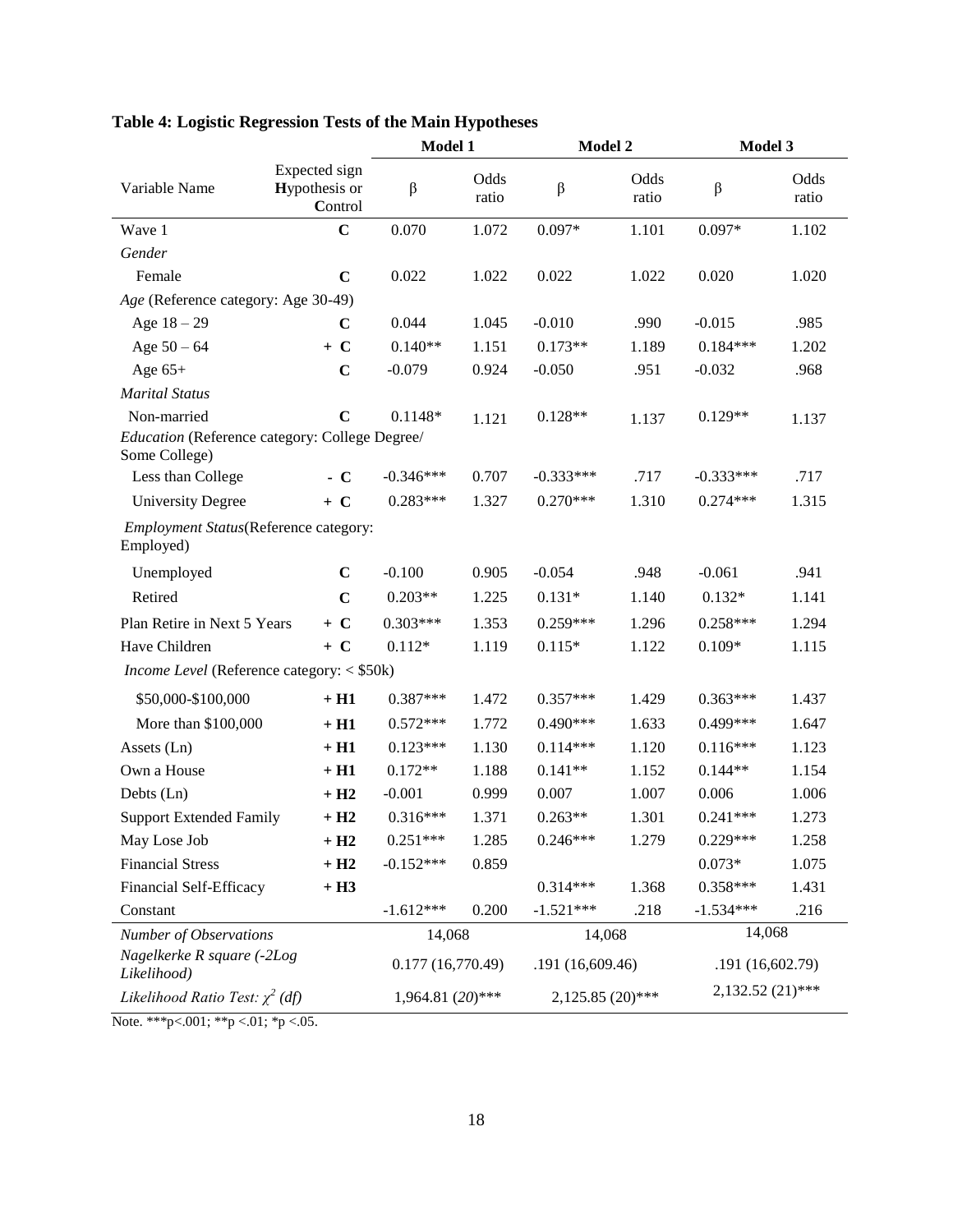# *H2: Stress*

The second hypothesis is that financial stress is the main trigger in the "pre-contemplation" and "contemplation" stages of the TTM. We expect financial stress will be positively related to helpseeking. We have a combined test of several variables for H2. Table 4 shows that the coefficients for "Support Extended Family," and "May lose job," are positive, statistically significant and have moderately high odds ratios for all three models. The coefficients change very little between the models. Thus far, we reject the implicit null hypothesis that stress does not affect help-seeking. However, the amount of debt is not significant, and everything in personal finance suggests that the existence of debt is stressful. The distribution of the debt is highly right skewed and about one-quarter of the sample has no debt. People with no debt at all are generally in the high income and high assets group and we would expect that they would seek help, as stated in **H1**. Debt is also significantly negatively correlated with the higher income categorical variables and the assets variable. We cannot disentangle these problems to test independently if debt contributes materially to help-seeking via a stress factor or not.

The subjective **STRESS** variable provides an unexpected result. In Model 1, in which **SE** is omitted, **STRESS** is negative and significant at the .001 level. This not only fails to reject the implicit null, but rejects the alternative we hypothesize is true. In Model 3, where both **SE** and **STRESS** are included, the sign reverses to positive and is significant. Furthermore, the correlation matrix reveals the correlation between **SE** and **STRESS** is -.705, which is higher than any other correlation in the data.

These results do not allow us to reject **H2** definitively, but neither do they provide strong support for it.

# *H3: Self-efficacy*

Let us repeat the definition of financial self-efficacy: the belief in one's own ability to succeed at financial tasks. We constructed **SE** to try to capture this psychological state with respect to personal finances.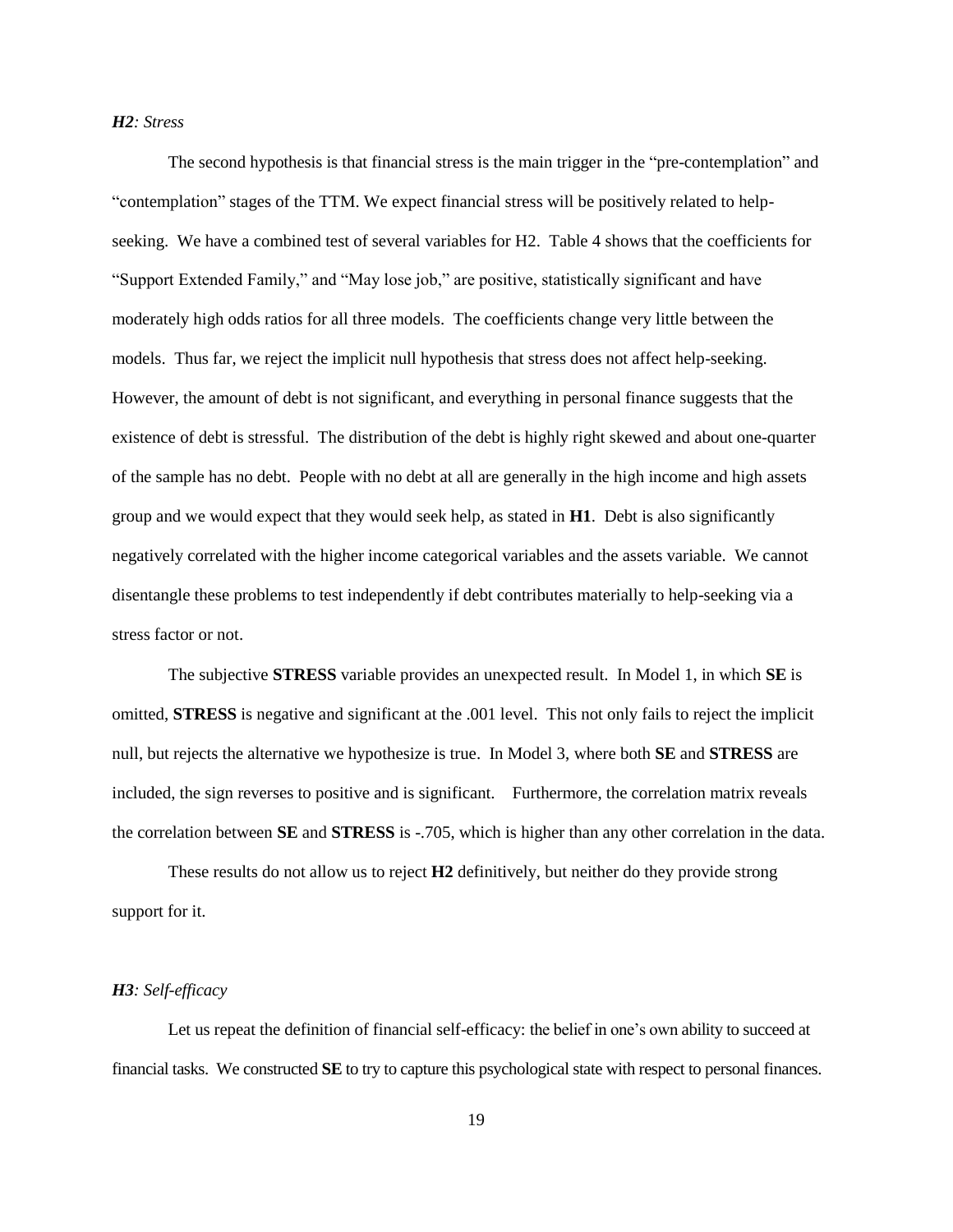We expect it to be positively related to the decision to seek professional financial advice. The coefficient is significant and positive in Models 2 and 3, and the odds ratio is quite high. We have not shown Wald statistics, which measure the impact of each variable on the total model, but the Wald statistics for **SE** are high and only the constant term and the highest income category have higher Wald values. Even though **SE** and **STRESS** have a very significant negative correlation, and **SE** is also significantly correlated with some of the other independent variables, the coefficient is very similar in both models 2 and 3. We cannot reject **H3** and the support for it seems quite strong.

# *Variations and Robustness*

We investigate the mixed results of the tests on **H2** and the change in sign of **STRESS** when **SE** is added in Model 3 by running additional regressions. When we try other variations, the coefficient and the significance of **SE** change negligibly, no matter what we do. The coefficients and significance of the three concrete stress variables change very little. These variations include running the regressions without wealth variables and running the regressions with an interaction term, **SE** X **STRESS**. The interaction term is statistically significant, but the odds ratio is not very high and the Nagelkerke R value increases negligibly when the interaction term is added. The **STRESS** variable is sometimes significant and sometimes not. If we run a regression with only **SE, STRESS** and the interaction **SE** X **STRESS** as independent variables, **SE** and **SE** X **STRESS** are significant at the .1% level and **STRESS** is not significant. The Nagelkerke R value is halved, because of the importance of the other independent variables.

#### *Interpretation of Results*

The consistent results for **H1**, and the reduction in Nagelkerke R values when wealth variables are removed, provide considerable confidence in the validity of **H1.** People with higher incomes and wealth are more likely to seek professional financial advice. If we consider stress and self-efficacy together, both are significant and have the expected positive signs, even though they are negatively correlated.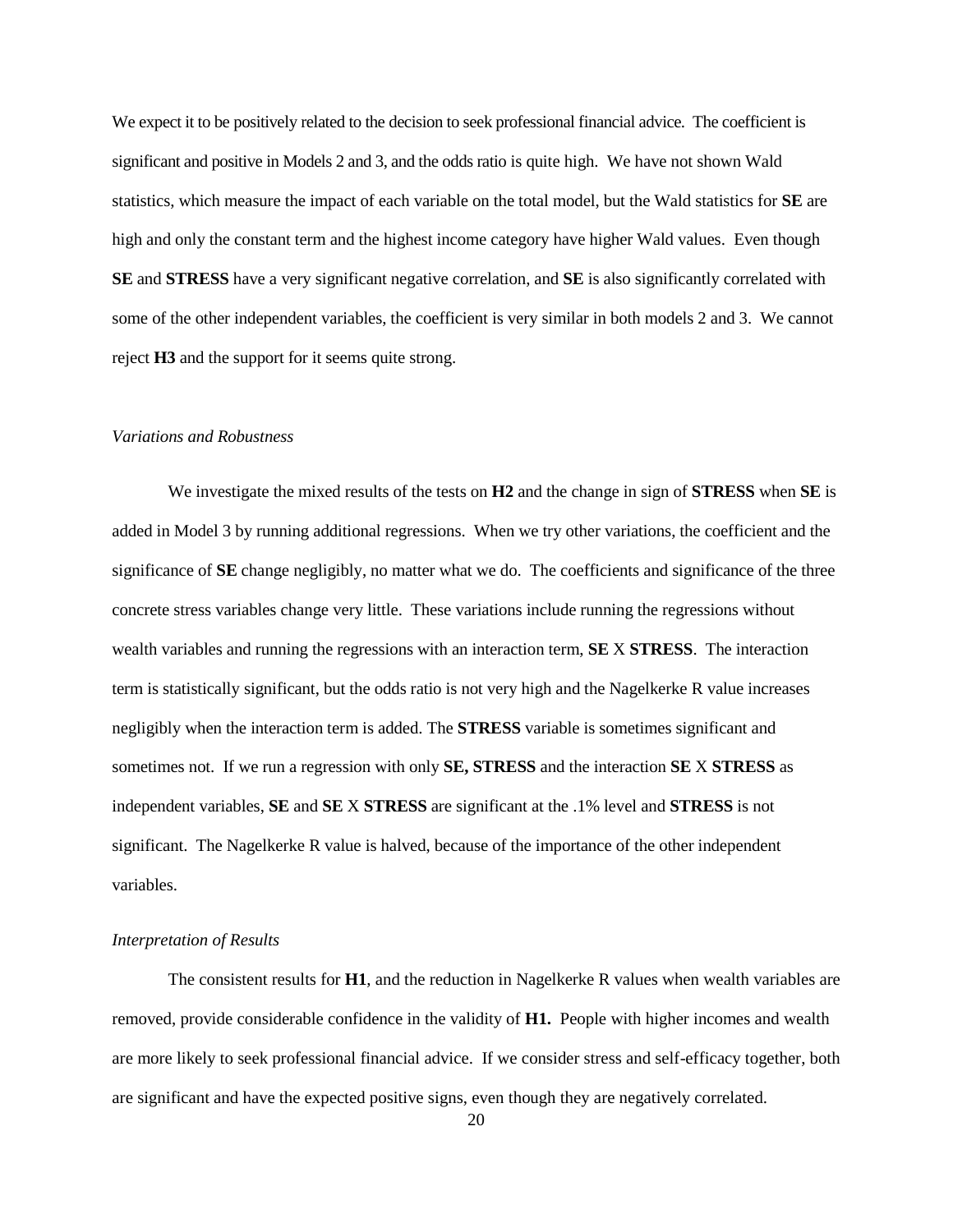The consistent results on tests of **H3** for every variation we tried with **SE** as an independent variable give substantial support to our hypothesis that financial self-efficacy is an important determinant of the decision to seek professional financial advice. But this result is complicated when we factor in financial stress, where the results are inconsistent. We interpret this result to mean that people with a stronger sense of financial self-efficacy are more likely to seek professional financial advice when they need it.

We show this relationship in Figure 1. The figure shows that for those with low self-efficacy, the likelihood of seeking help is not affected by level of stress. However, for those with high self-efficacy, higher stress leads to a higher likelihood of seeking financial help. This finding provides some support for the hypotheses. Self-efficacy is an important trait that helps people struggling with financial stress to identify the problem and seek help. Another way to interpret it in very basic language is that financial stress is likely to paralyze a person and prevent action, unless the person also has high self-efficacy. If you don't believe you can make things better, you won't even try.

**Figure 1: Interaction between Financial Stress and Financial Self-Efficacy**

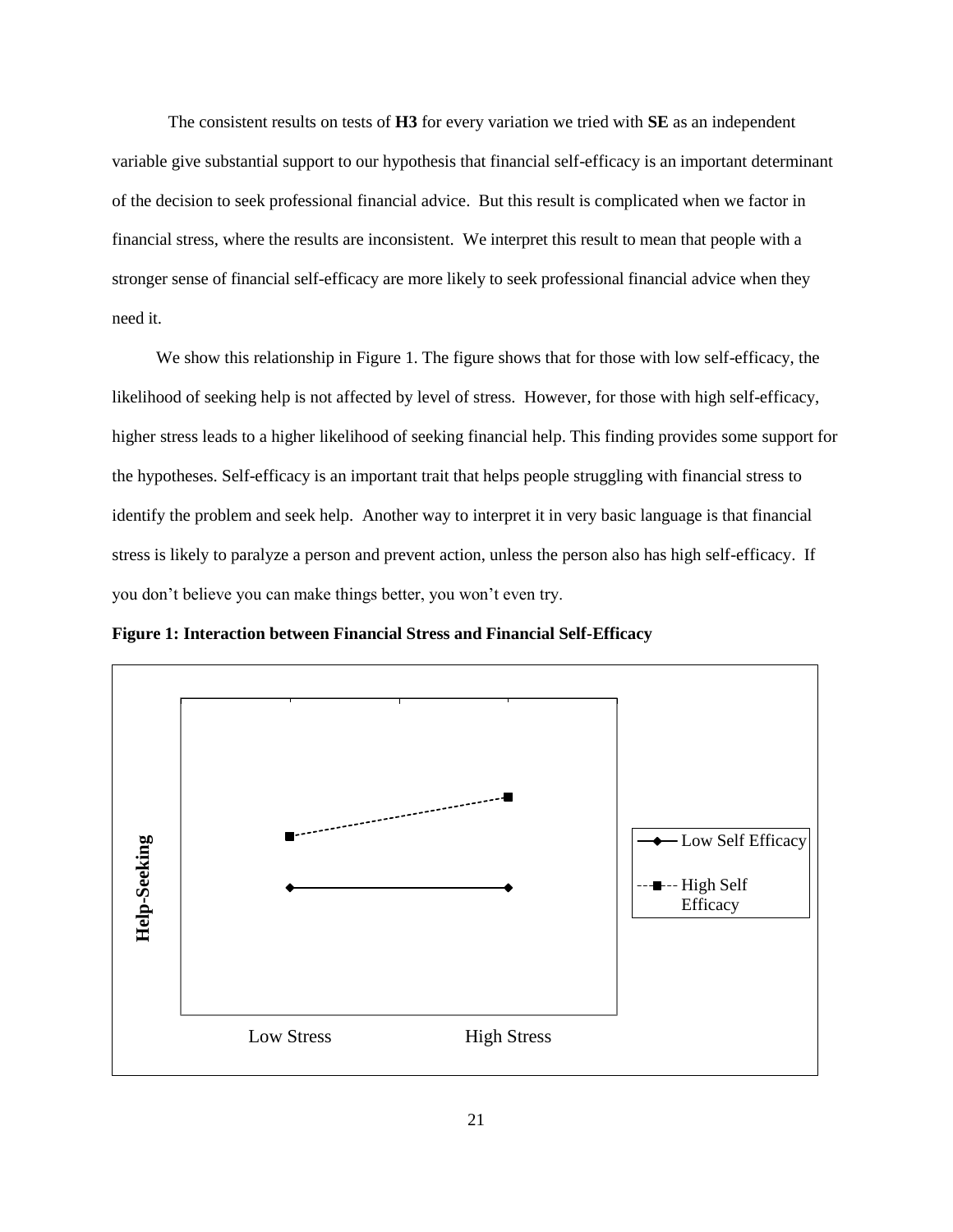## **Summary and Implications**

Our results, and indeed an increasing literature in behavioral finance, show that financial planners need more than merely technical competence and marketing skills if they are to attract, serve and retain clients. Our study highlights the importance of self-efficacy in the decision to seek professional financial planning help. Although it seems like a plausible conjecture that financial stress would be a trigger for help-seeking, we find that this holds only for respondents with high self-efficacy. When self-efficacy is low, stress does not factor into the equation. These findings suggest that a society high in self-efficacy may make greater use of financial planners.

The findings in this study have implications for financial planners, financial institutions, government agencies and policy makers. First, we will discuss self-efficacy. The strong and consistent effects of self-efficacy are an important contribution of this paper. The effects of self-efficacy are so strong that they flip the effect of stress. People are less likely to seek help if they feel stress, however, if they have a high sense of self-efficacy that stress becomes something they act on. Rather than being paralyzed by stress, they believe they are able to manage the situation and seek help to do so.

Bandura (1977) suggests four ways to increase self-efficacy: performance accomplishments, vicarious experience, verbal persuasion, and physiological states. Each of these strategies can be applied to personal finance in various ways to increase financial self-efficacy.

Accomplishments influence ones sense of mastery and can lead to a greater sense of self-efficacy. One way to increase self-efficacy using the concept of performance accomplishments is to structure financial decisions in a way that allows for small accomplishments while learning new skills. Financial institutions and other agencies that deal with consumer finance issues should consider this when structuring consumer interactions. A suggestion is to keep some financial offerings simple and straightforward so consumers can understand how they work and feel confident in their ability to manage them. Anderson (2012) suggests individuals set a simple goal, for example, create a plan to reduce spending and pay off a credit card balance. The plan requires some money management skills and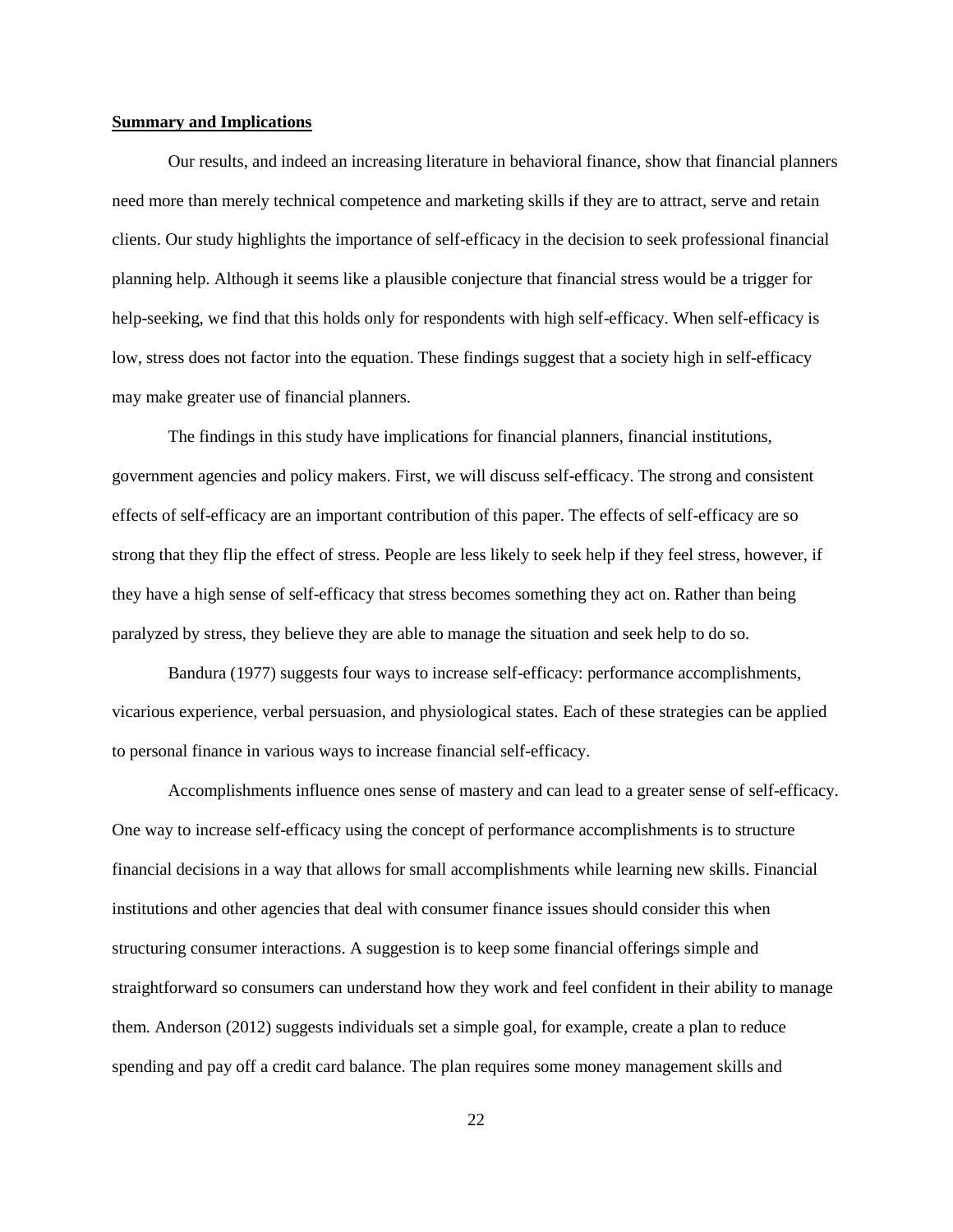discipline and is a good way to inspire confidence and motivation for more advanced tasks.

Vicarious experiences occur when one observes someone similar to them succeeding at a task. Commercials, public service announcements, and other communications can be structured in a way to appeal to a diverse audience and provide valuable information and guidance for helping people get started. Verbal persuasion takes place when one is encouraged to take on a task with the belief they can accomplish it. Constructive feedback is important to building and maintaining a sense of self-efficacy. This is important for financial advisors to keep in mind when working with clients and for public workers dealing with a financially illiterate population.

Finally, the way people experience, interpret and evaluate emotional states is important for how they develop self-efficacy beliefs. Extremely nervous or anxious people tend to doubt themselves and may therefore have a weak sense of self-efficacy. This is in line with our finding that stress can either paralyze or mobilize someone to seek financial help. Household finances can be stressful for families. One way to reduce the stress and anxiety is to establish basic ground rules and commit to a plan with your partner (Anderson, 2012) and your planner (if you have one). This can help facilitate an environment with well-established goals and principles and can facilitate positive communication and behaviors around a shared goal, thus reducing stress and anxiety.

The importance of wealth is not a finding that should surprise anyone, but is something that cannot be ignored. When we think about the services that society deems as important, many of these are provided for by governments or other agencies for little or no cost. For example, in Canada, healthcare is universally available to most Canadians. When someone needs medical attention, they can go see a doctor for little or no cost. Therefore, money is not a barrier to accessing medical help. The same can be said for Legal Aid, both in the United States and in Canada. Legal aid is available to those who cannot otherwise afford legal counsel. Unfortunately, financial difficulties are treated differently. The financial system is structured to service the wealthy while overlooking the needs of the average or low-wealth citizens. This can be demonstrated by bankruptcy laws in Canada and the U.S., where debtors are not let off the hook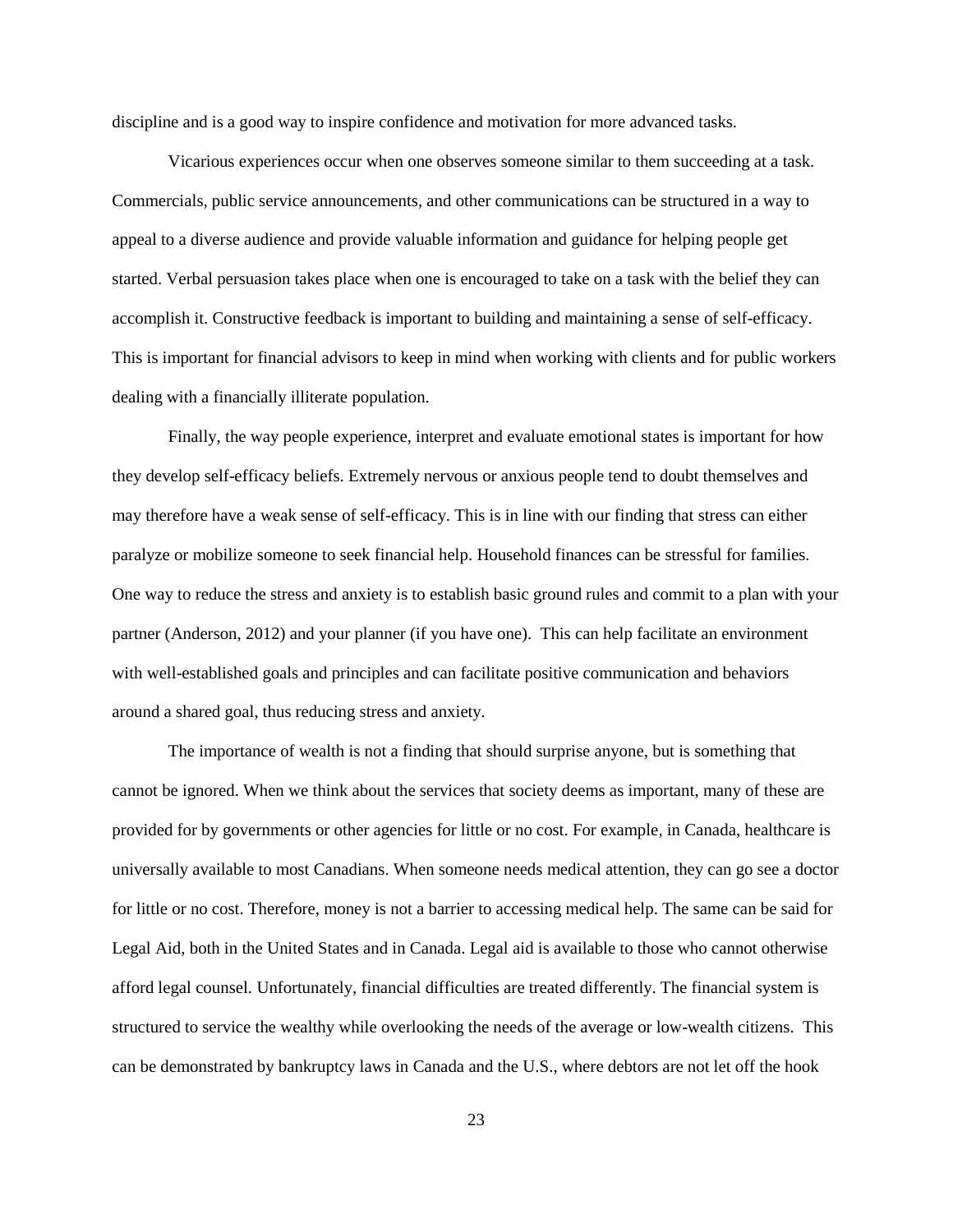unless he or she has hit rock bottom. Social agencies in Canada that offer financial counselling are precariously funded and live from grant to grant. Some services such as tax clinics for low income families depend entirely on volunteer professional accountants. Debt counselling agencies depend on voluntary funding from financial institutions that is not guaranteed in the long run. In short, access to financial counselling is scarce and this is something that needs to change.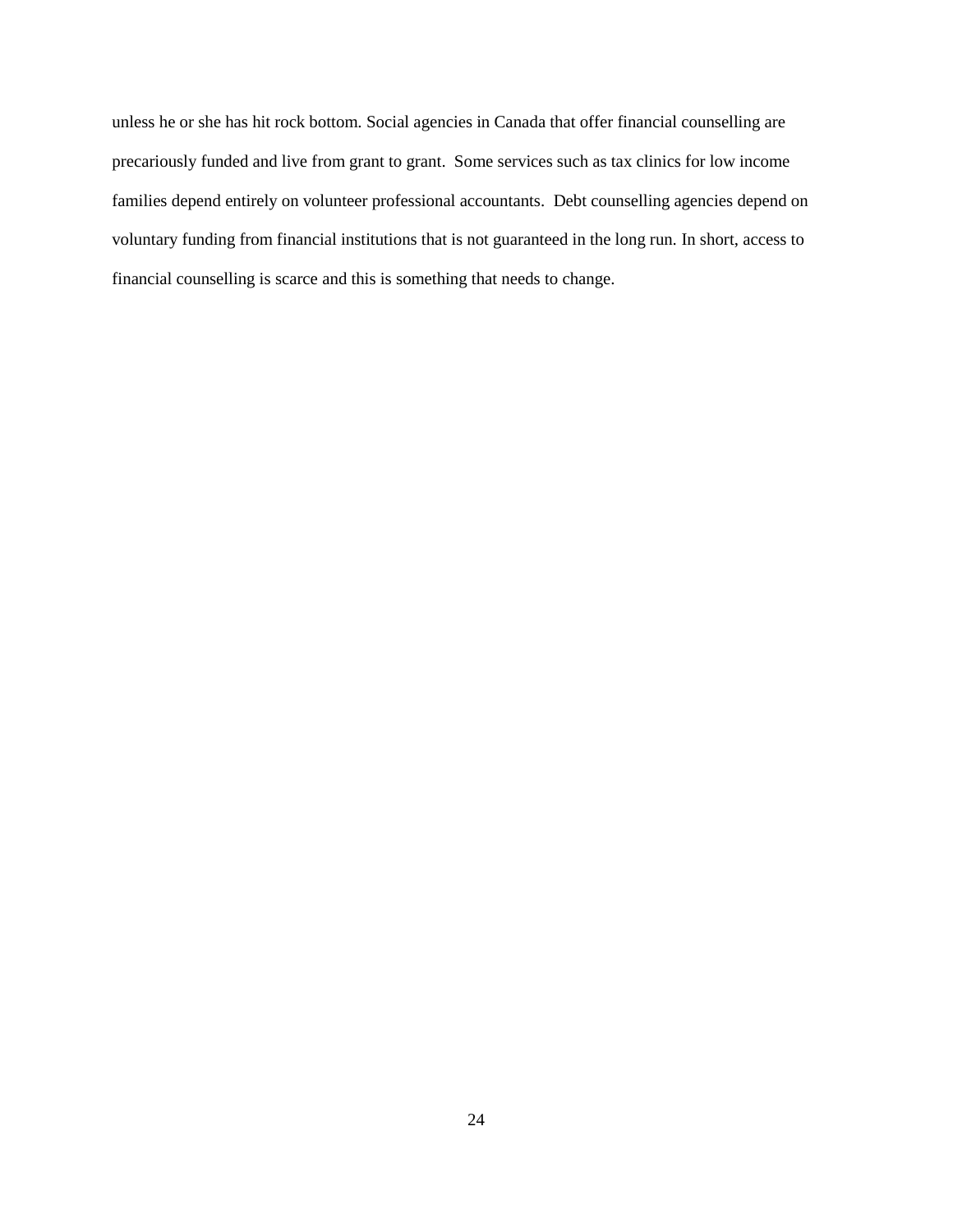#### **References**

- Altfest, L. (2004). Personal financial planning: Origins, developments and a plan for future direction. *The American Economist. 48*(2). 53-60.
- Anderson, C. (2012). *Financial Self-Efficacy in Your Clients' Lives. Journal of Financial Planning Practice Management Blog*. [Online] Available from: [http://practicemanagementblog.onefpa.org/](http://practicemanagementblog.onefpa.org/%202012/03/20/financial-self-efficacy-in-your-clients-lives/)  [2012/03/20/financial-self-efficacy-in-your-clients-lives/.](http://practicemanagementblog.onefpa.org/%202012/03/20/financial-self-efficacy-in-your-clients-lives/) [Accessed: 23rd July 2015].
- Bandura, A. (1977). Self-efficacy: Toward a unifying theory of behavioral change. *Psychological Review, 84*(2), 191-215.
- Bandura, A. (1997). *Self-efficacy: The exercise of control*. New York: Freeman.
- Bandura, A. (2006). Guide for constructing self-efficacy scales. In T. Urdan & F. Pajares (eds.). *Selfefficacy beliefs of adolescents*. Charlotte, NC: Information Age Publishing.
- Burgogne, C. (1990). Money in marriage: how patterns of allocation both reflect and conceal power. *Sociological Review*. *38*(4). 634-665.
- Collins, J. M. (2012). Financial advice: A substitute for financial literacy? *Financial Services Review*, *21*(4), 307-322.
- Cummings, B. F. (2013). *Three essays on the use and value of financial advice.* Unpublished doctoral dissertation. Lubbock: Texas Tech University.
- Cummings, B. F., & James, R. N. III. (2014). Factors associated with getting and dropping financial advisors among older adults. *Journal of Financial Counseling and Planning*. *25*(2). 129-147.
- Danes, S. M., & Haberman, H. R. (2007). Teen financial knowledge, self-efficacy, and behavior: A gendered view. *Financial Counseling and Planning. 18*(2). 48-60.
- Dearden, C., Goode, J., Whitfield, G., & Cox, L. (2010). *Credit and debt in low-income families.* York, UK: Joseph Rowntree Foundation.
- Dietz, B. E., Carrozza, M., & Ritchey, P. N. (2003). Does financial self-efficacy explain gender differences in retirement saving strategies? *Journal of Women & Aging, 15*(4), 83-96.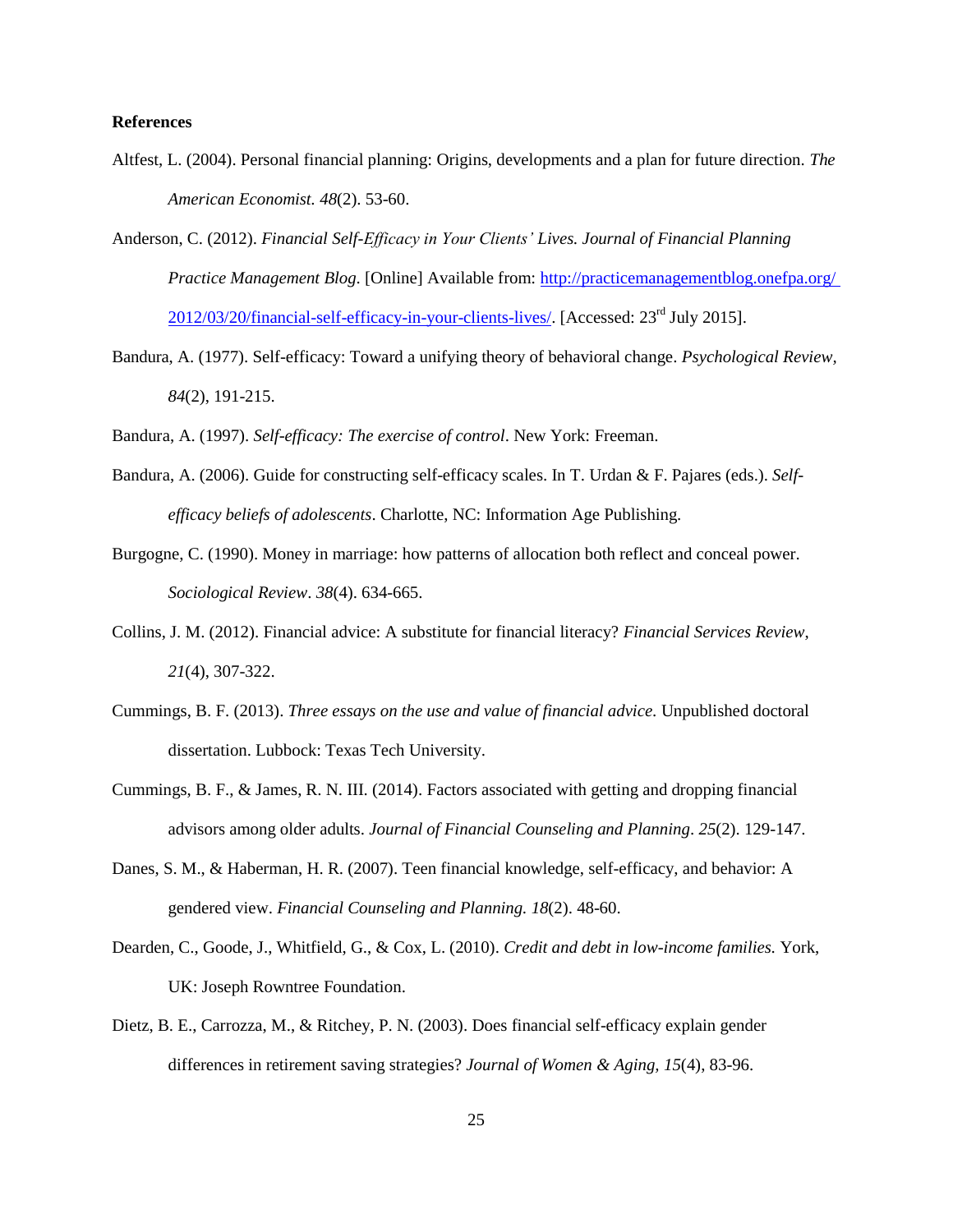- Du Plessis, K., Lawton, J., & Corney, T. (2010). Unemployed and struggling: The lack of financial helpseeking behavior exhibited by male construction workers. *The Australian Journal of Financial Planning*, *6*(1), 1-8.
- Engleberg, E. (2007). The perception of self-efficacy in coping with economic risks among young adults: An application of psychological theory and research. *International Journal of Consumer Studies*, *31*(1), 95-101.
- Ennis, N.E., Hobfoll, S.E. & Schroeder, K.E.E. (2000). Money doesn't talk, it swears: how economic stress and resistance resources impact inner-city women's depressive mood. *American Journal of Community Psychology*, *28*(2)*,* 149-173.
- Financial Planning Standards Council. *The value of financial planning*. (available a[t](http://www.fpsc.ca/value-financial-planning) [http://www.fpsc.ca/value-financial-planning\)](http://www.fpsc.ca/value-financial-planning).
- Finke, M. S., Huston, S. J., & Winchester, D. D. (2011). Financial advice: Who pays. *Journal of Financial Counseling and Planning*, *22*(1), 18.
- Folkman, S. (1984). Personal control and stress and coping processes: A theoretical analysis. *Journal of Personality and Social Psychology, 46*(4), 839-852.
- Folkman, S., Scheaefer, C., & Lazarus, R. S. (1979). Cognitive processes as mediators of stress and coping. In V. Hamilton & D. M. Warburton (Eds.), *Human stress and cognition: An information-processing approach.* London, UK: Wiley.
- Gecas, V. (1989). The social psychology of self-efficacy. *Annual Review of Sociology*, *15*, 291-316.
- Grable, J. E. & Joo, S. (1999). Financial help-seeking behavior: Theory and implications. *Financial Counseling and Planning, 10*(1), 14-25.
- Grable, J. E. & Joo, S. (2001). A further examination of financial help-seeking behavior. *Journal of Financial Counseling and Planning, 12*(1), 55-65.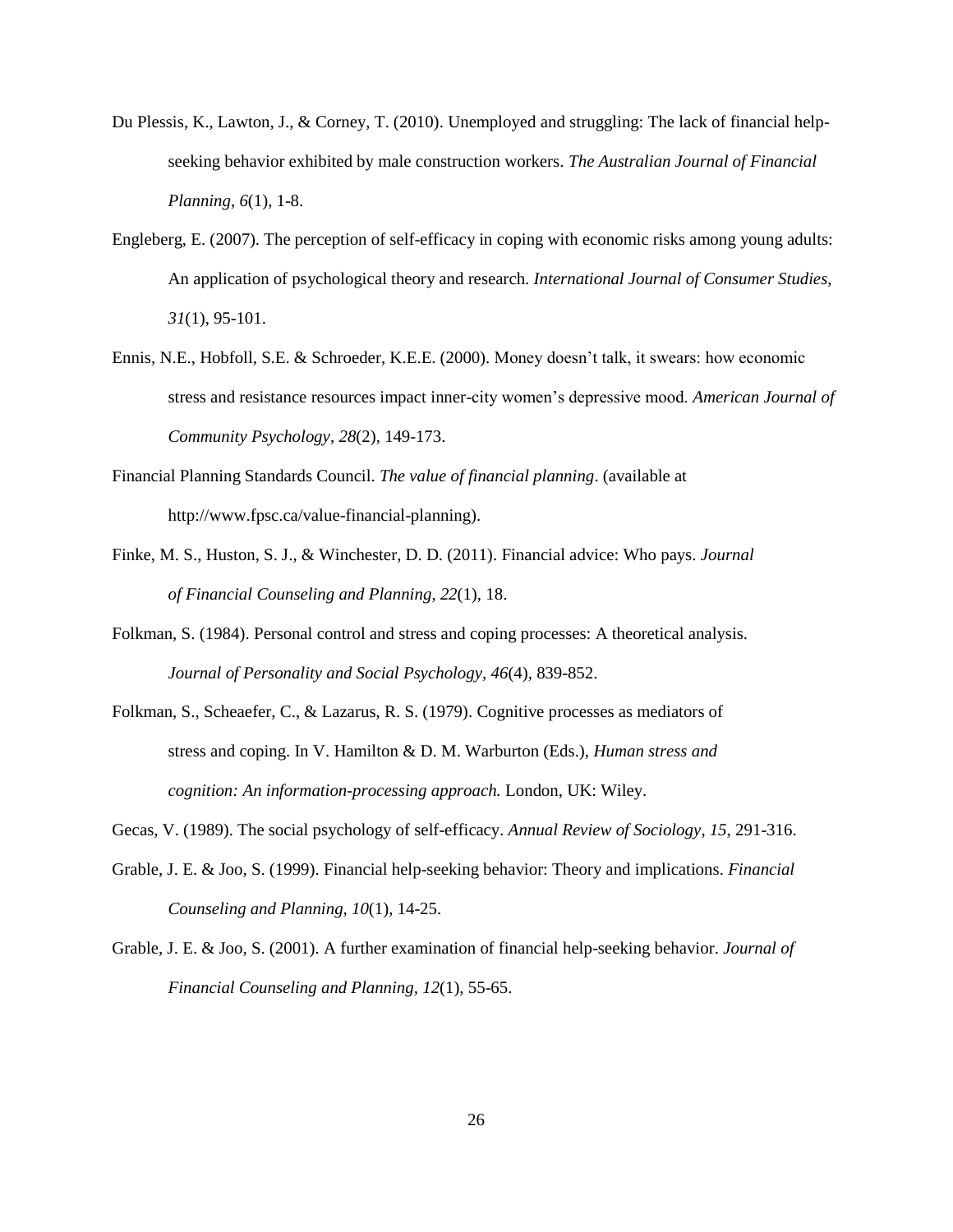- Grembowski, D., Patrick, D., Diehr, P., Durham, M., Beresford, S., Kay, E., & Hecht, J. (1993). Selfefficacy and health behavior among older adults. *Journal of Health and Social Behavior*, *34*(2), 89-104.
- Hanna, S. D. (2011). The demand for financial planning services. *Journal of Personal Finance*, *10*(1), 36- 62.
- Hanna, S. D., & Lindamood, S. (2010). Quantifying the economic benefits of personal financial planning. *Financial Services Review, 19*(2), 111-127
- Heckman, S. J., & Grable, J. E. (2011). Testing the role of parental debt attitudes, student income, dependency status, and financial knowledge have in shaping financial self-efficacy among college students. *College Student Journal*, *45*(1), 51-64.
- Krause, N. & Baker, E. (1992). Financial strain, economic values, and somatic symptoms in later life. *Psychology and Aging*, *7*(1), 4–14.
- Lapp, W. M. (2010). *Behavior models for prosperity: A statistical assessment of savings and behavioral change*. EARN Research Brief. *Earned Assets Resource Network* [Online] Available from: https://www.earn.org/wp-content/uploads/2015/03/5 - Behavioral Models for Prosperity-\_A\_Statistical\_Assessment\_of\_Savings\_and\_Behavioral\_Change-1.pdf
- Lim, H., Heckman, S. J., Montalto, C. P., & Letkiewicz, J. (2014). Financial stress, selfefficacy, and financial help-seeking behavior of college students. *Journal of Financial Counseling & Planning, 25*(2), 148-160.
- Lown, J. M. (2011). Development and validation of a financial self-efficacy scale. *Journal of Financial Counseling and Planning, 22*(2), 54-63.
- Marsden, M., Zick, C. D., & Mayer, R. N. (2011). The value of seeking financial advice. *Journal of Family and Economic Issues*, *32*(4), 625-643.
- Mates, D. & Allison, K. R. (1992). Sources of stress and coping responses of high school students. *Adolescence*, *27*(106), 461–474.